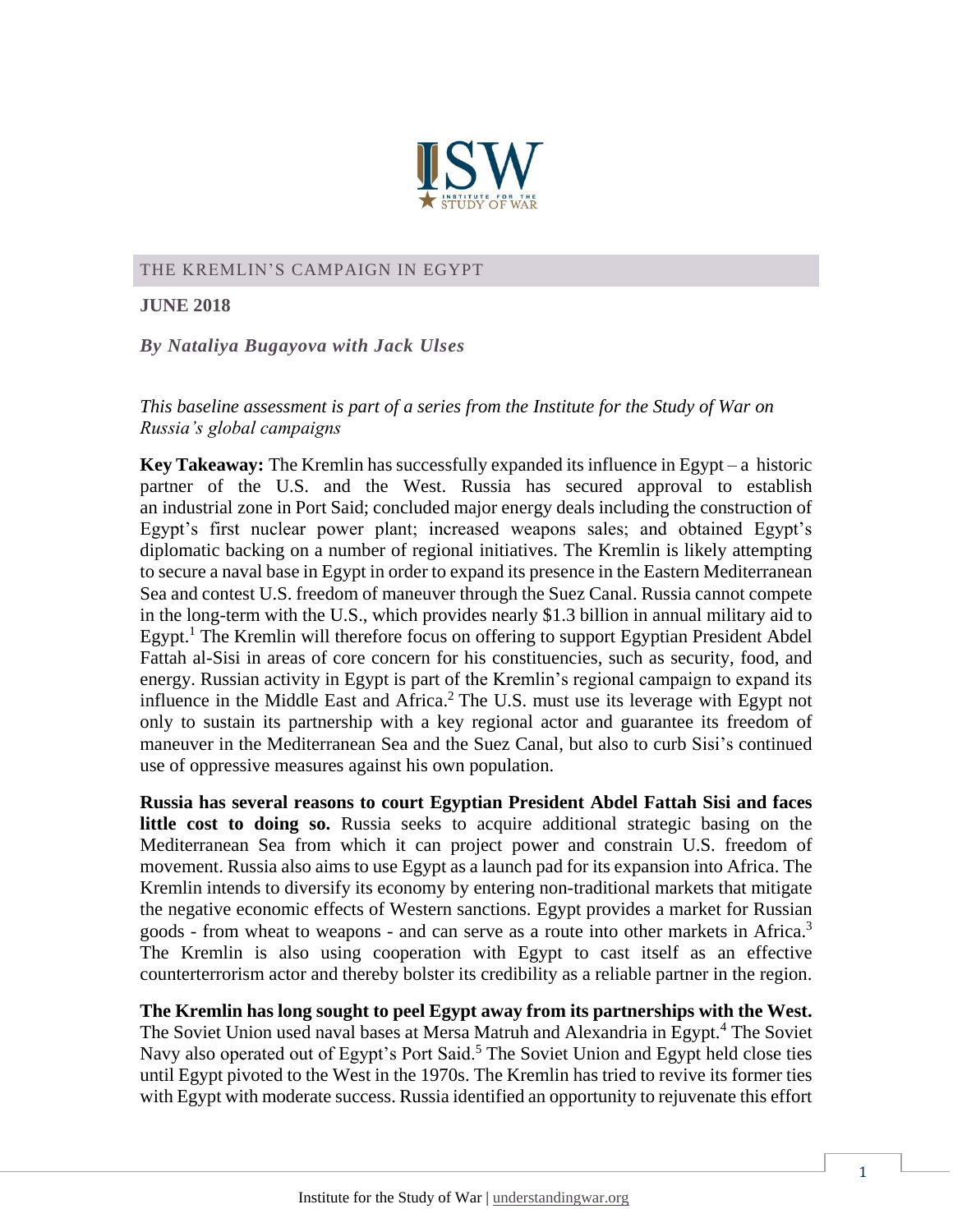during the rise to power of Egyptian President Sisi in 2014. Russian President Vladimir Putin publicly expressed support for Sisi before he announced his intention to run for office - a bet that has paid off for the Kremlin.<sup>6</sup>

# **The Kremlin's Gains in Egypt**

- **1. Russia and Egypt signed a deal to establish a Russian Industrial Zone (RIZ)** in East Port Said on May 23, 2018.<sup>7</sup> Russia aims to establish a diversified industrial production and a logistics hub in Egypt.<sup>8</sup> The total investment in the two square mile project is expected to reach \$7 billion.<sup>9</sup> Fifteen Russian companies have already confirmed their interest in the industrial zone, which offers broad tax benefits.<sup>10</sup> The RIZ also fits into Sisi's broader vision to expand the global trade role of the Suez Canal.<sup>11</sup> Egyptian media has emphasized the job creation potential of the project.<sup>12</sup> The RIZ will serve as both Russia's access point to African markets and a model for establishing such zones elsewhere.<sup>13</sup> The Kremlin could also potentially repurpose the RIZ to support military operations if Russia succeeds in acquiring strategic basing in Egypt.
- **2. The Kremlin has expanded its access to military bases in Egypt.** The Kremlin is pursuing an agreement that would allow the Russian Air Force to use the airfields and airspace of Egypt. <sup>14</sup> Russia likely deployed Special Operations Forces (SOF) and drones to Egypt's airbase in Sidi Barrani to support the Libyan National Army (LNA) in March 2017. <sup>15</sup> Russia also reportedly deployed to a military base in Mersa Matruh in early 2017.<sup>16</sup> Russia reportedly opened talks - not yet concluded - to lease the airbase in Sidi Barrani in October 2016.<sup>17</sup> Russia will continue pursuing a deal to secure strategic basing in Egypt, which ISW warned about in March 2017.<sup>18</sup>
- **3. Russia and Egypt recently initiated combined military exercises.** Russia and Egypt held their first combined naval exercise since the Soviet era on June 6 - 14, 2015.<sup>19</sup> Officers from Russia's Airborne Troops (VDV) visited Egypt from March 25 - 29, 2018 in preparation for a joint paratrooper exercise entitled "Defenders of Friendship" in 2018. <sup>20</sup> The plans follow two similar exercises in October 2016 and in September  $2017^{21}$
- **4. Russia has increased its weapons sales to Egypt since Putin and Sisi discussed a major weapons deal in 2014.<sup>22</sup>**
	- Russia sold Egypt an Antey-2500 surface-to-air missile system (SAMS) an export version of the S-300 SAMS.<sup>23</sup> Egypt received the first batch of missiles in June 2017.<sup>24</sup>
	- Egypt ordered 50 MIG-29M/M2 fighter jets from Russia in December 2015. Egypt received the first batch of aircraft in 2017.<sup>25</sup>
	- Egypt received a Tarantul**-**class missile corvette equipped with Moskit anti-ship missiles from Russia in August 2015.<sup>26</sup>
	- Egypt received the first batch of Ka-52 attack helicopters from Russia in mid-2017 out of an order totaling 46 rotary-wing aircraft.<sup>27</sup> Egypt also received AT-9 and AT-16 anti-tank missiles to equip the Ka-52s. *28*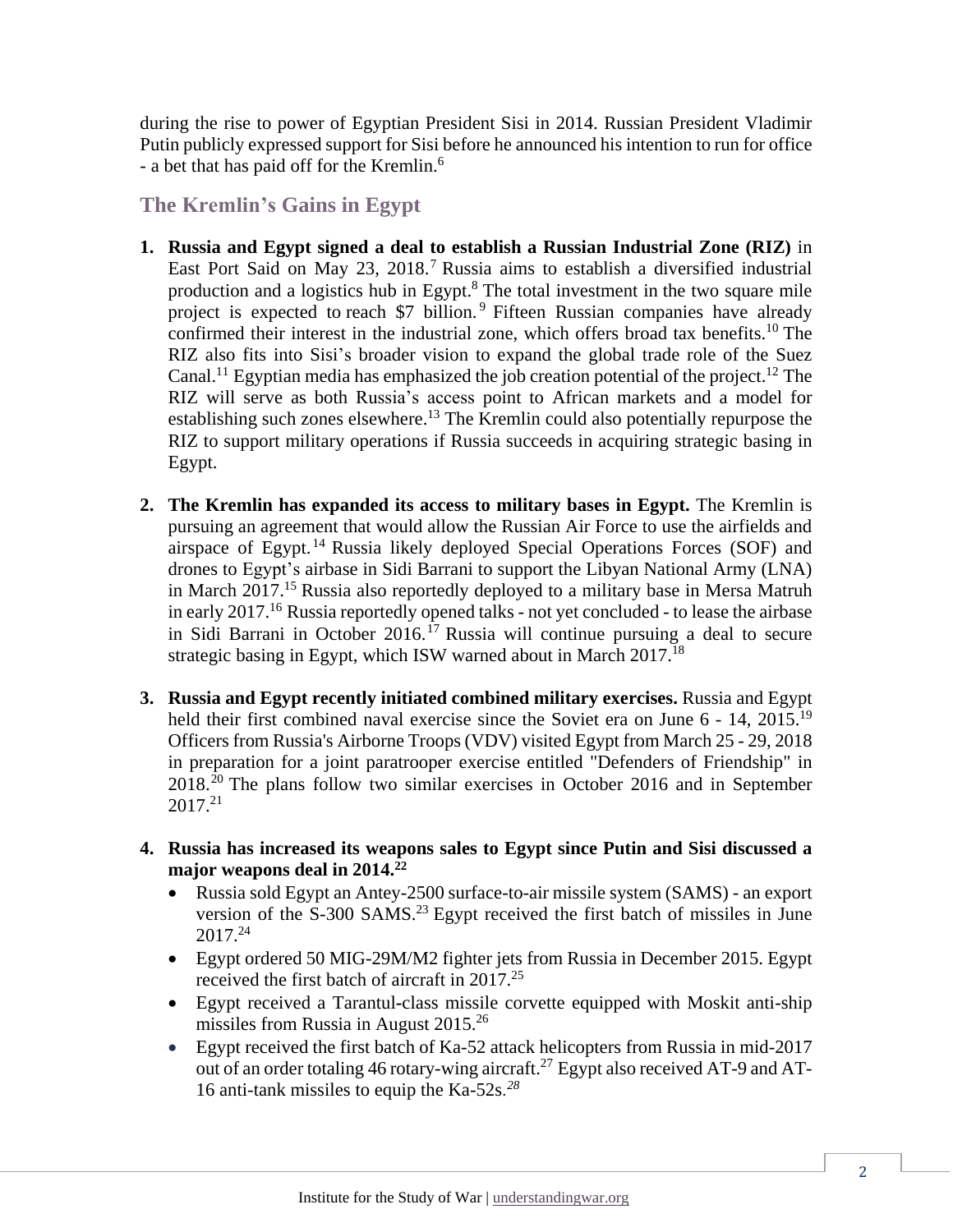Egypt ordered 58 President-S onboard air defense systems in  $2016$ <sup>29</sup>

Russian Defense Minister Shoigu and Egyptian Defense Minister Sedki Sobhy plan to discuss further military cooperation at the fifth meeting of the Russian-Egyptian Commission for Military and Technical Cooperation in August 2018.<sup>30</sup>

**5. The Kremlin closed major energy deals with Egypt.** Russian state-owned energy company Rosatom plans to begin construction of Egypt's first nuclear power plant in  $2020$ <sup>31</sup> Russia began negotiations to start construction of the \$30 billion power plant in 2013.<sup>32</sup> Russia extended a \$25 billion loan to finance the project and Egypt agreed to repay the loan at 3% annual interest starting in 2029.<sup>33</sup> Rosatom is already training Egyptian nuclear power engineers in Tomsk, Russia. <sup>34</sup> Russia has agreed to finance similar nuclear power plants in Turkey and Hungary.<sup>35</sup> Russia has also invested in Egypt's Zohr Field, which contains the largest natural gas deposits in the Mediterranean Sea. Russian state-owned energy company Rosneft purchased a 30% stake in the field in October 2017.<sup>36</sup> It later announced that it would begin production and invest \$2 billion into the field by 2022.<sup>37</sup> Russian billionaire Mikhail Fridman has also invested in Egypt's West Nile Delta Gas Project since 2015.<sup>38</sup>

### **6. Russia has secured Egypt's diplomatic cooperation and support on a number of key global and regional issues.**

- **Russia engaged Egypt as a partner for Moscow on Syria.** Egypt voted against its traditional allies and in favor of a resolution sponsored by Russia in the UN Security Council concerning Syria in October 2016. The vote strained Egypt's relationship with Saudi Arabia, which temporarily halted oil shipments in a manner, which added pressure to the already strained economy of Egypt.<sup>39</sup> Russia and Egypt claimed to have jointly brokered a number of local ceasefire deals in Syria in 2017.<sup>40</sup> Egyptian military officials reportedly participated in training-and-advising missions led by Russia in Syria.<sup>41</sup> Sisi declared support for the Syrian Arab Army during an interview in November 2016.<sup>42</sup>
- Russia uses its engagement in Libya to deepen ties with Egypt<sup>43</sup>. Libya is one of Egypt's key security challenges. Egypt supports Libyan National Army (LNA) Commander Field Marshal Khalifa Haftar in the hopes of stabilizing the Egyptian-Libyan border. Russia has provided the LNA with advisory support and arms deals. The Kremlin also reportedly flew wounded LNA fighters for treatment in Russia.<sup>44</sup> Russia has leveraged its support for Haftar to boost its relationship with Egypt.
- **Russia capitalizes on its enhanced relationship with Egypt for a variety of diplomatic purposes.** Egypt joined Russia's boycott of an unofficial UN Security Council meeting on Venezuela led by the U.S. on November 14, 2017.<sup>45</sup> Both Egypt and Russia have highlighted their joint efforts to defeat terrorism and settle regional conflicts in the Middle East. 46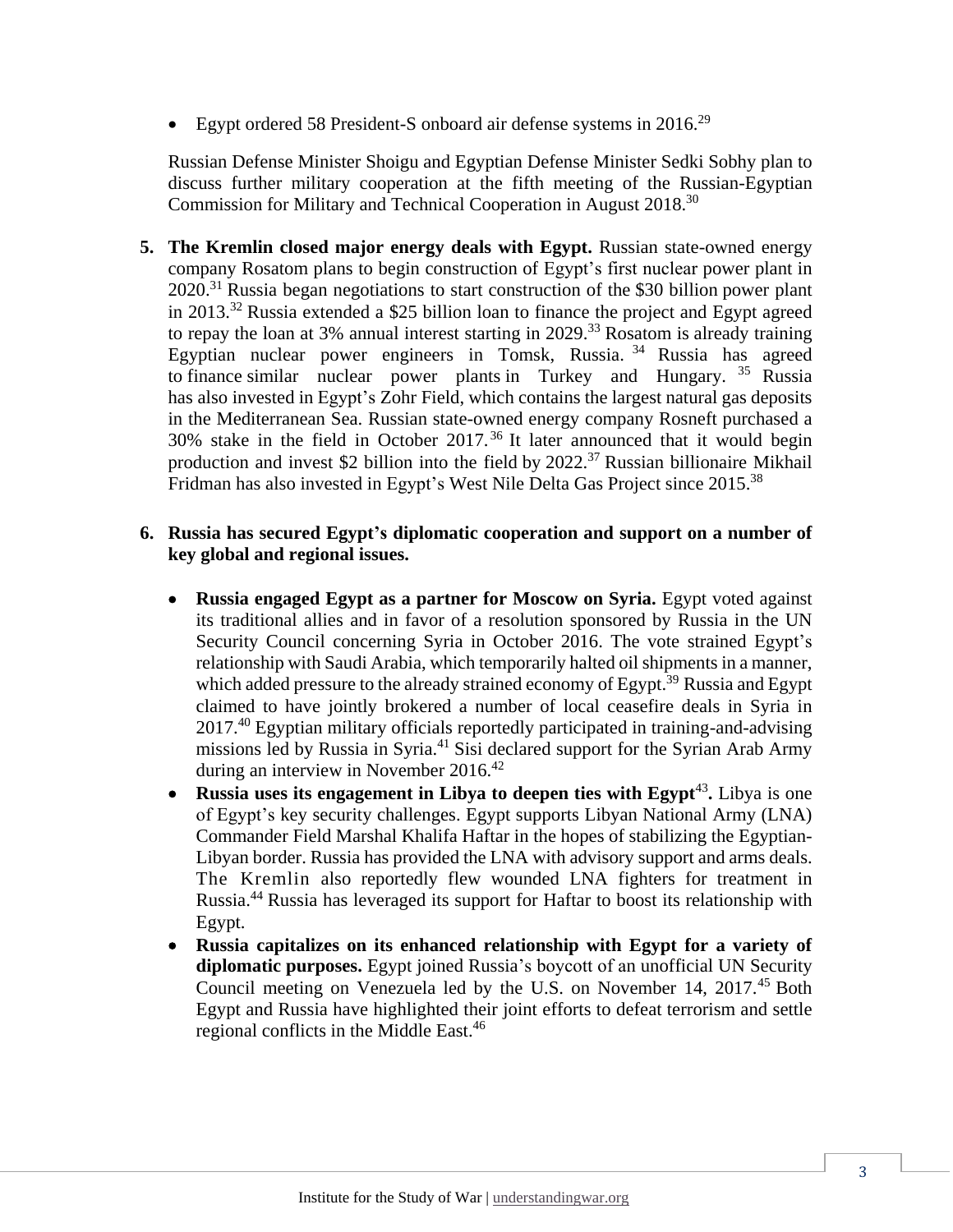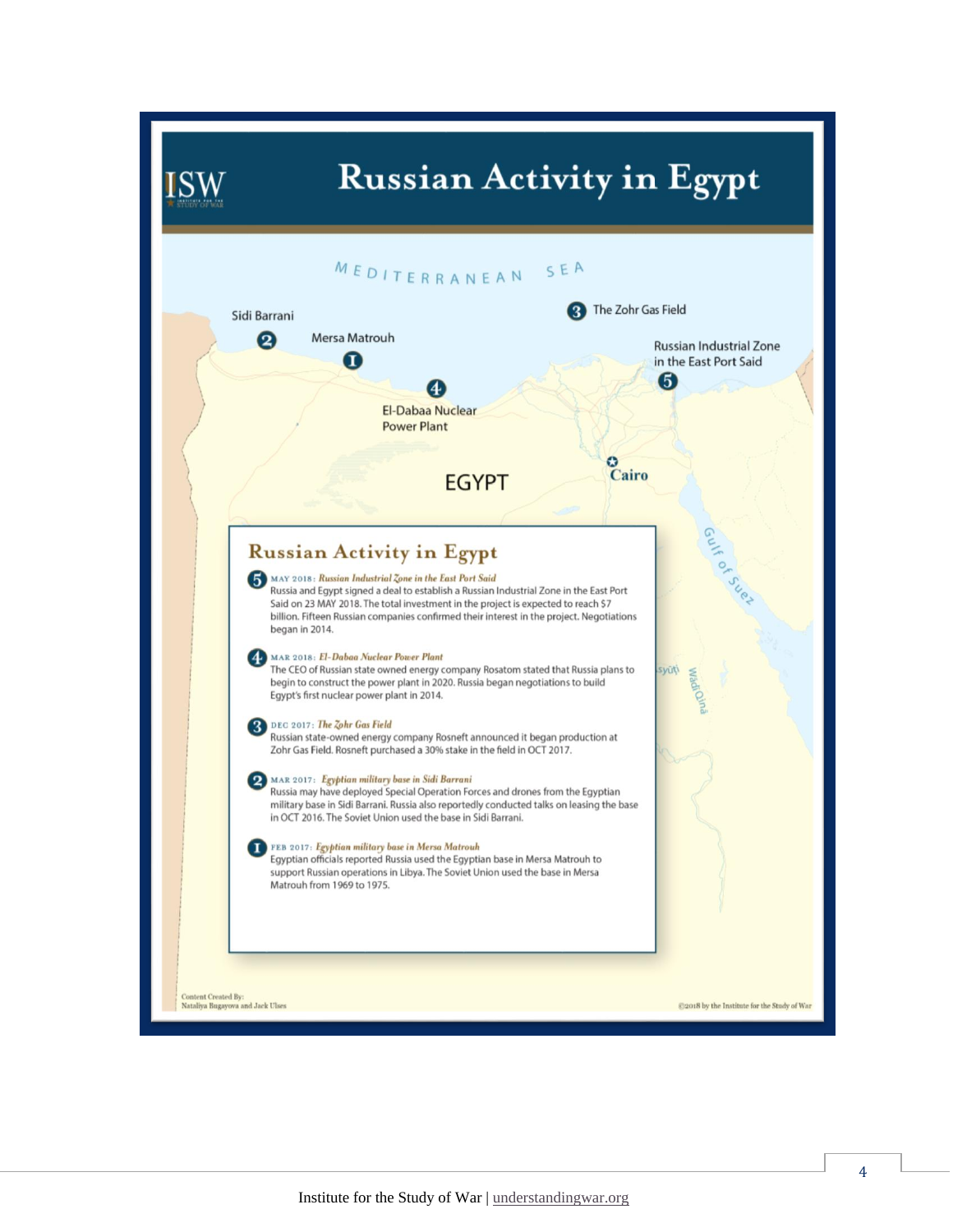**7. Russia has resumed direct flights with Egypt and installed security personnel in Egypt's airports.** Moscow's Sheremetyevo International Airport has placed permanent security staff in Cairo International Airport to oversee flights from Cairo to Moscow.<sup>55</sup> EgyptAir reported that state security service officers from Russia would also be present at Cairo International Airport. <sup>56</sup> These flights resumed on April 12, 2018, after a halt following the downing of a Russian passenger aircraft over the Sinai Peninsula by ISIS on October 31, 2015.<sup>57</sup>Russia has successfully embedded a security presence in Egypt through which it might gain access to security information on Egypt's critical infrastructure.

## Trajectory & Implications

Russia will continue expanding its influence in Egypt in the absence of deterrence from the West. The Kremlin's efforts will remain focused on expanding its economic and military footprint as well as deepening its relationship with Sisi.

- **The Kremlin will focus its value proposition to Egypt on security cooperation, food safety, and energy investment.** Russia cannot compete with the large-scale military support or investment provided by the U.S or China in Egypt.<sup>58</sup> Russia can however target key concerns of Sisi's constituencies by positioning itself as a reliable food supplier, energy investor, and security partner. Egypt is already the biggest buyer of Russian wheat.<sup>59</sup> Egypt heavily subsidizes energy but Sisi has recently come under pressure to cut fuel subsidies in order to revive the economy.<sup>60</sup> Foreign investment into Egypt's energy sector might reduce the pressure on Sisi's government over subsidized energy in the long-term. Russia will continue to invest in Egypt's energy in order to strengthen relations with Sisi. The Kremlin's investment fits within Russia's global effort to leverage energy investments as sources of political and economic returns.
- **The Kremlin will attempt to secure strategic basing in Egypt.<sup>61</sup>** The Kremlin will make gradual steps to acquire a naval base and push to finalize the agreement to allow access to airbases in Egypt. The Kremlin will have the ability to constrain U.S. freedom of movement in the Mediterranean Sea if it manages to secure this strategic basing in North Africa. Russia may intend in the future to contest access to the Suez Canal.
- **The Kremlin will aim to engage Egypt in its Eurasian Economic Union (EAEU) in order to boost the EAEU's credibility**. <sup>62</sup> Russian media reported that the first round of talks regarding a free trade agreement (FTA) between the EAEU and Egypt will take place in September 2018.<sup>63</sup> The EAEU includes Russia, Belarus, Kazakhstan, Armenia, and Kyrgyzstan and holds a free trade agreement with Vietnam. Russia is attempting to use the EAEU as a tool for regional influence. The EAEU, however, has so far failed to live up to the economic benefits it expected to bring to its members.  $64$  Russia seeks to boost the EAEU's credibility through agreements with states outside of the former Soviet Union.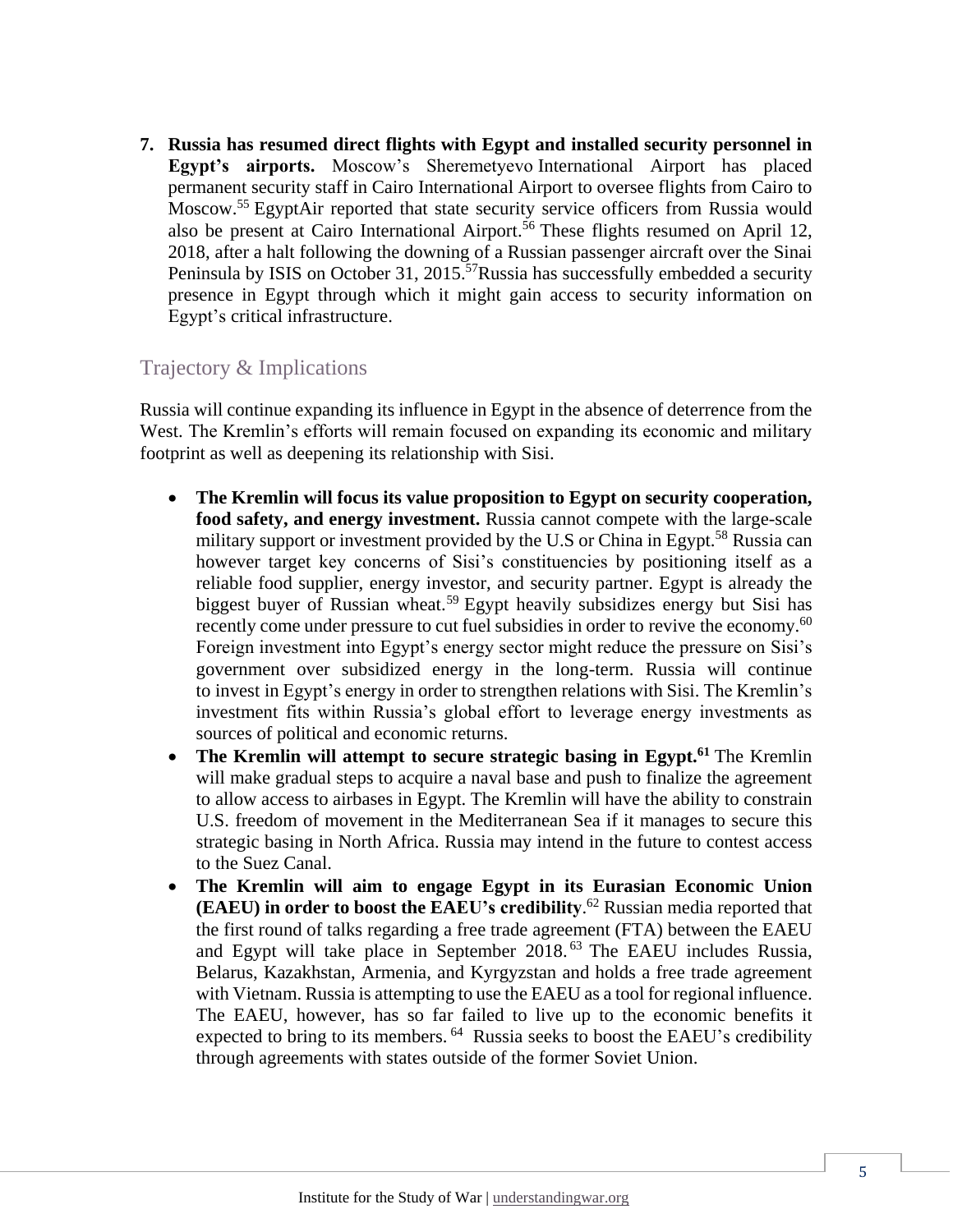- **The Kremlin will pursue further weapons sales to Egypt.** Russia wants to sell communications and command-and-control equipment as well as Ka-52K naval attack helicopters to complement Egypt's two Mistral amphibious assault ships.<sup>65</sup> The two French-built warships were originally intended for Russia but France halted the sale after Russia's illegal occupation of the Crimean Peninsula of Ukraine in 2014.
- **The Kremlin will use Egypt as a gateway** for Russia's economic, political and military expansions into Africa.

**Sisi will continue attempting to balance between Russia and his core allies such as the U.S., which remains his largest provider of foreign assistance**. The U.S. gave \$77.4 billion in foreign aid to Egypt between 1948 and 2016, including \$1.3 billion in annual military aid.<sup>75</sup> Egypt has used this money to buy U.S. defense systems, including F-16 fighter jets, M1A1 Abrams main battle tanks, and AH-64 Apache attack helicopters. <sup>76</sup> The U.S. temporarily suspended military aid to Egypt following Sisi's rise to power but reinstated it in March 2015. The U.S. began to deliver military equipment to Egypt in support of counterterrorism operations in 2016.<sup>77</sup> Egypt and the U.S. resumed joint military exercises in 2017.<sup>78</sup> Sisi and U.S. President Donald Trump met at the White House and stressed the importance of their bilateral partnership on April 3, 2017.<sup>79</sup> The summit marked the first visit of an Egyptian president to the U.S. since 2004.

**The U.S. must leverage its influence effectively to achieve its national security interests in Egypt.** These interests do not stop with the need to preserve the current partnership with Egypt, which helps secure the U.S.'s freedom of movement in the Mediterranean and Red Seas. The U.S. must also use its leverage to curb his continued crackdown against political dissent in Egypt. Sisi's oppressive measures are not only inconsistent with U.S. values but also create fertile ground for the Salafi-jihadi movement in Egypt and beyond. The U.S. also must pay close attention to Russia's advances in Egypt as an indicator of its mounting leverage over traditional partner states, and, more generally, of the progress of its campaign to expand its influence in the Middle East.

 $\overline{a}$ 

<sup>&</sup>lt;sup>1</sup> "U.S. will consider resuming halted military aid to Egypt: Trump," *Reuters*, September 20, 2017, [https://www.reuters.com/article/us-usa-egypt-aid/u-s-will-consider-resuming-halted-military-aid-to-egypt](https://www.reuters.com/article/us-usa-egypt-aid/u-s-will-consider-resuming-halted-military-aid-to-egypt-trump-idUSKCN1BV2ZP)[trump-idUSKCN1BV2ZP](https://www.reuters.com/article/us-usa-egypt-aid/u-s-will-consider-resuming-halted-military-aid-to-egypt-trump-idUSKCN1BV2ZP) ; Jeremy Sharp, "Egypt: Background and U.S. Relations," *Congressional Research Service,* June 7, 2018,<https://fas.org/sgp/crs/mideast/RL33003.pdf>

<sup>2</sup> Genevieve Casagrande, "Russia moves to supplant U.S. role," *Institute for the Study of War,* March 22, 2017,<http://www.understandingwar.org/backgrounder/russia-moves-supplant-us-role>

<sup>3</sup> Anatoly Medetsy, "How an Oil Giant (Russia) Came to Dominate Wheat," *Bloomberg,* November 13, 2017, [https://www.bloomberg.com/news/articles/2017-11-13/how-an-oil-giant-russia-came-to-dominate](https://www.bloomberg.com/news/articles/2017-11-13/how-an-oil-giant-russia-came-to-dominate-wheat-quicktake-q-a)[wheat-quicktake-q-a](https://www.bloomberg.com/news/articles/2017-11-13/how-an-oil-giant-russia-came-to-dominate-wheat-quicktake-q-a) ;"Russia: Egypt received anti-ballistic missile system," *Middle East Monitor,*  February 8, 2018[, https://www.middleeastmonitor.com/20180208-russia-egypt-received-anti-ballistic](https://www.middleeastmonitor.com/20180208-russia-egypt-received-anti-ballistic-missile-system/)[missile-system/](https://www.middleeastmonitor.com/20180208-russia-egypt-received-anti-ballistic-missile-system/)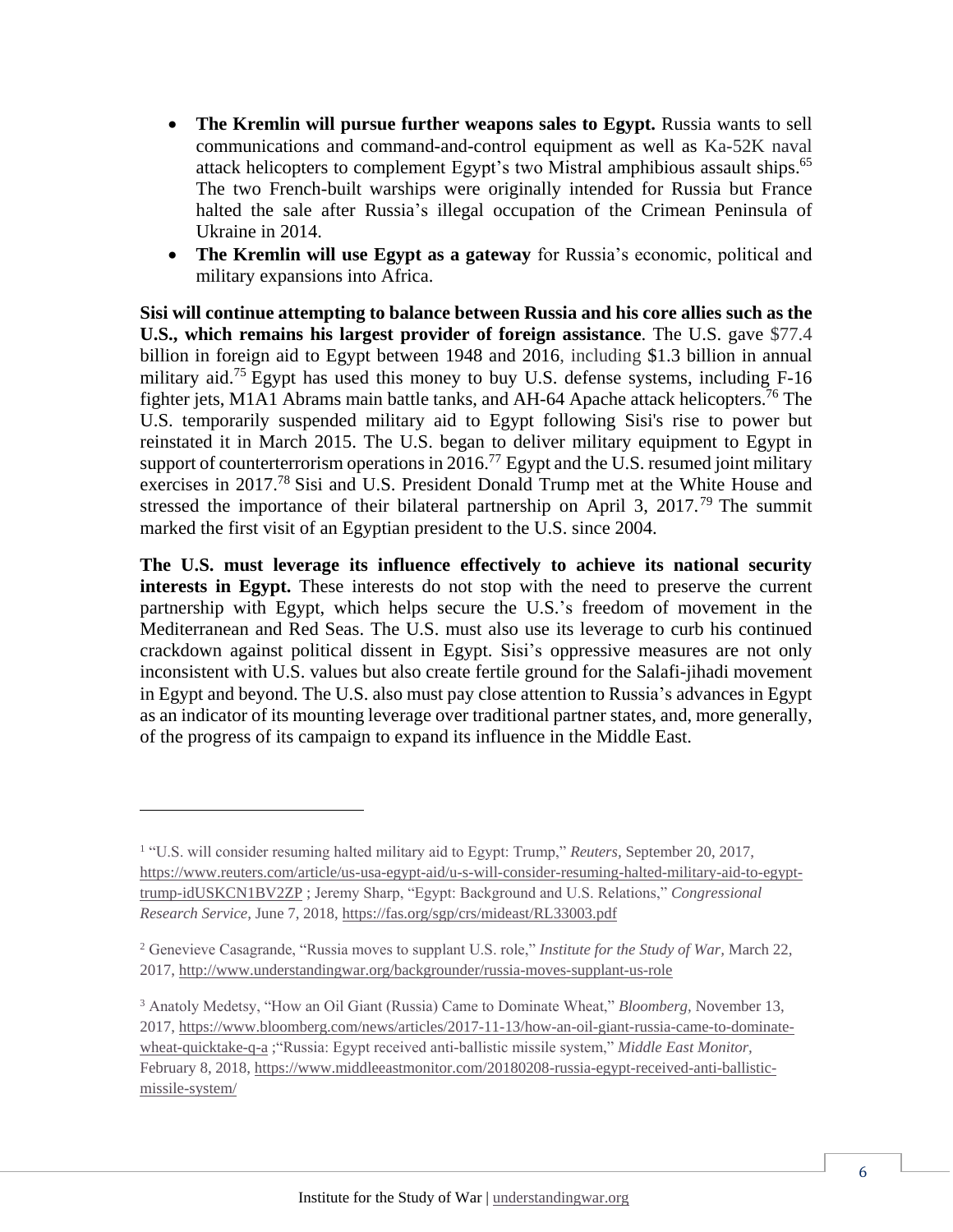<sup>4</sup> Gordon McCormick, "The Soviet Presence in the Mediterranean," *RAND Corporation,* October 1987, <https://www.rand.org/content/dam/rand/pubs/papers/2008/P7388.pdf>

<sup>5</sup> Lyle J. Goldstein and Yuri M. Zhukov, "A Russian Perspective on the 1973 Naval Standoff in the Mediterranean," *Naval War College Review,* 2004, [https://scholar.harvard.edu/zhukov/files/2004\\_GoldsteinZhukov\\_NWCR.pdf](https://scholar.harvard.edu/zhukov/files/2004_GoldsteinZhukov_NWCR.pdf)

 $\overline{a}$ 

<sup>6</sup> "Putin backs Sisi 'bid for Egypt presidency'," *BBC*, February 13, 2014, [https://www.bbc.com/news/world](https://www.bbc.com/news/world-middle-east-26171142)[middle-east-26171142](https://www.bbc.com/news/world-middle-east-26171142)

<sup>7</sup> "Russia and Egypt signed an agreement on the establishment of the Russian industrial zone in Egypt," *TASS,* May 23, 2018[, http://tass\(.\)ru/ekonomika/5225712](http://tass.ru/ekonomika/5225712) ; "Egypt and Russia sign 50-year industrial zone agreement," *Reuters,* May 23, 2018,<https://af.reuters.com/article/egyptNews/idAFL5N1SU5SI> ; "Egypt Cabinet approves agreement to establish \$7 bln Russian Industrial Zone in East Port Said," *ahram online,*  March 7, 2018[, http://english.ahram\(.\)org.eg/NewsContent/3/12/292358/Business/Economy/Egypt-](http://english.ahram.org.eg/NewsContent/3/12/292358/Business/Economy/Egypt-Cabinet-approves-agreement-to-establish--bln.aspx)[Cabinet-approves-agreement-to-establish--bln.aspx](http://english.ahram.org.eg/NewsContent/3/12/292358/Business/Economy/Egypt-Cabinet-approves-agreement-to-establish--bln.aspx) ; ["Media: Egyptian authorities approve creation of Russian industrial zone on Suez Canal,"] *Regnum,* March 7, 2018[, https://regnum\(.\)ru/news/2388393.html](https://regnum.ru/news/2388393.html) ; ["Meeting of the Council of Ministers (No. 112) Under the Chairmanship of Sharif Ismail,"] *Egyptian Cabinet*, March 7, 2018, [http://www.cabinet.gov.eg/arabic/MediaCenter/CabinetNews/Pages/the-Council](http://www.cabinet.gov.eg/arabic/MediaCenter/CabinetNews/Pages/the-Council-of-Ministers)[of-Ministers'-Meeting-No.-112.aspx](http://www.cabinet.gov.eg/arabic/MediaCenter/CabinetNews/Pages/the-Council-of-Ministers) ; Mohammed Fuad, ["Approving Financial Transfers from International Bodies to Support the Economic Reform Program,"] *al-Ahram*, March 8, 2018, [http://www.ahram.org\(.\)eg/NewsQ/640866.aspx](http://www.ahram.org.eg/NewsQ/640866.aspx)

8 "All you need to know about the Russian Industrial Zone," *Egypt Online,* February 7, 2018, [https://www.egypttoday\(.\)com/Article/3/42165/All-you-need-to-know-about-the-Russian-Industrial-Zone](https://www.egypttoday.com/Article/3/42165/All-you-need-to-know-about-the-Russian-Industrial-Zone) ; ["Egypt announced progress in creating a Russian industrial zone,"] *RIA Novosti,* October 3, 2017, [https://ria\(.\)ru/economy/20171003/1506122665.html](https://ria.ru/economy/20171003/1506122665.html)

<sup>9</sup> ["Investments in the creation of the Russian industrial zone in Egypt will amount to about \$ 6.9 billion,"] *Vedomosti,* August 8, 2017[, https://www.vedomosti\(.r\)u/economics/news/2017/08/08/728525-investitsii](https://www.vedomosti.ru/economics/news/2017/08/08/728525-investitsii)

<sup>10</sup> [Egyptian Government approved establishment of the Russian industrial zone in Suez Canal,] *RT, March 7, 2018,* https://russian(.)rt.com/business/news/489576-egipet-sozdanie-rossiiskaya-promzona ; ["The Russian industrial zone in Egypt can start work in December 2018,"] *neftegaz.ru*, July 13, 2016, [https://neftegaz\(.\)ru/news/view/151057-Rossiyskaya-promyshlennaya-zona-v-Egipte-mozhet-nachat](https://neftegaz.ru/news/view/151057-Rossiyskaya-promyshlennaya-zona-v-Egipte-mozhet-nachat-rabotu-v-dekabre-2018-g)[rabotu-v-dekabre-2018-g](https://neftegaz.ru/news/view/151057-Rossiyskaya-promyshlennaya-zona-v-Egipte-mozhet-nachat-rabotu-v-dekabre-2018-g) ; ["The Russian industrial zone in Egypt can start in December 2018,"] *RIA Novosti,* July 12, 2016[, https://ria\(.\)ru/economy/20160712/1464470630.html](https://ria.ru/economy/20160712/1464470630.html)

<sup>11</sup> "Suez Canal Area Development Project," *Wikipedia,*  [https://en.wikipedia.org/wiki/Suez\\_Canal\\_Area\\_Development\\_Project](https://en.wikipedia.org/wiki/Suez_Canal_Area_Development_Project)

<sup>12</sup> Ma'taz Abbas, ["Council of Ministers Spokesperson: \$7 Billion to Build Russian Industrial Area in Port Said,"] *Masrawy*, March 7, 2018, [http://www.masrawy\(.\)com/news/news](http://www.masrawy.com/news/news-videos/details/2018/3/7/1278209/%D9%85%D8%AA%D8%AD%D8%AF%D8%AB-%D8%A7%D9%84%D9%88%D8%B2%D8%B1%D8%A7%D8%A1-7-%D9%85%D9%84%D9%8A%D8%A7%D8%B1-%D8%AF%D9%88%D9%84%D8%A7%D8%B1-%D9%84%D8%A8%D9%86%D8%A7%D8%A1-%D8%A7%D9%84%D9%85%D9%86%D8%B7%D9%82%D8%A9-%D8%A7%D9%84%D8%B5%D9%86%D8%A7%D8%B9%D9%8A%D8%A9-%D8%A7%D9%84%D8%B1%D9%88%D8%B3%D9%8A%D8%A9-%D9%81%D9%8A-%D8%A8%D9%88%D8%B1%D8%B3%D8%B9%D9%8A%D8%AF#keyword)[videos/details/2018/3/7/1278209/%D9%85%D8%AA%D8%AD%D8%AF%D8%AB-](http://www.masrawy.com/news/news-videos/details/2018/3/7/1278209/%D9%85%D8%AA%D8%AD%D8%AF%D8%AB-%D8%A7%D9%84%D9%88%D8%B2%D8%B1%D8%A7%D8%A1-7-%D9%85%D9%84%D9%8A%D8%A7%D8%B1-%D8%AF%D9%88%D9%84%D8%A7%D8%B1-%D9%84%D8%A8%D9%86%D8%A7%D8%A1-%D8%A7%D9%84%D9%85%D9%86%D8%B7%D9%82%D8%A9-%D8%A7%D9%84%D8%B5%D9%86%D8%A7%D8%B9%D9%8A%D8%A9-%D8%A7%D9%84%D8%B1%D9%88%D8%B3%D9%8A%D8%A9-%D9%81%D9%8A-%D8%A8%D9%88%D8%B1%D8%B3%D8%B9%D9%8A%D8%AF#keyword) [%D8%A7%D9%84%D9%88%D8%B2%D8%B1%D8%A7%D8%A1-7-](http://www.masrawy.com/news/news-videos/details/2018/3/7/1278209/%D9%85%D8%AA%D8%AD%D8%AF%D8%AB-%D8%A7%D9%84%D9%88%D8%B2%D8%B1%D8%A7%D8%A1-7-%D9%85%D9%84%D9%8A%D8%A7%D8%B1-%D8%AF%D9%88%D9%84%D8%A7%D8%B1-%D9%84%D8%A8%D9%86%D8%A7%D8%A1-%D8%A7%D9%84%D9%85%D9%86%D8%B7%D9%82%D8%A9-%D8%A7%D9%84%D8%B5%D9%86%D8%A7%D8%B9%D9%8A%D8%A9-%D8%A7%D9%84%D8%B1%D9%88%D8%B3%D9%8A%D8%A9-%D9%81%D9%8A-%D8%A8%D9%88%D8%B1%D8%B3%D8%B9%D9%8A%D8%AF#keyword) [%D9%85%D9%84%D9%8A%D8%A7%D8%B1-%D8%AF%D9%88%D9%84%D8%A7%D8%B1-](http://www.masrawy.com/news/news-videos/details/2018/3/7/1278209/%D9%85%D8%AA%D8%AD%D8%AF%D8%AB-%D8%A7%D9%84%D9%88%D8%B2%D8%B1%D8%A7%D8%A1-7-%D9%85%D9%84%D9%8A%D8%A7%D8%B1-%D8%AF%D9%88%D9%84%D8%A7%D8%B1-%D9%84%D8%A8%D9%86%D8%A7%D8%A1-%D8%A7%D9%84%D9%85%D9%86%D8%B7%D9%82%D8%A9-%D8%A7%D9%84%D8%B5%D9%86%D8%A7%D8%B9%D9%8A%D8%A9-%D8%A7%D9%84%D8%B1%D9%88%D8%B3%D9%8A%D8%A9-%D9%81%D9%8A-%D8%A8%D9%88%D8%B1%D8%B3%D8%B9%D9%8A%D8%AF#keyword) [%D9%84%D8%A8%D9%86%D8%A7%D8%A1-](http://www.masrawy.com/news/news-videos/details/2018/3/7/1278209/%D9%85%D8%AA%D8%AD%D8%AF%D8%AB-%D8%A7%D9%84%D9%88%D8%B2%D8%B1%D8%A7%D8%A1-7-%D9%85%D9%84%D9%8A%D8%A7%D8%B1-%D8%AF%D9%88%D9%84%D8%A7%D8%B1-%D9%84%D8%A8%D9%86%D8%A7%D8%A1-%D8%A7%D9%84%D9%85%D9%86%D8%B7%D9%82%D8%A9-%D8%A7%D9%84%D8%B5%D9%86%D8%A7%D8%B9%D9%8A%D8%A9-%D8%A7%D9%84%D8%B1%D9%88%D8%B3%D9%8A%D8%A9-%D9%81%D9%8A-%D8%A8%D9%88%D8%B1%D8%B3%D8%B9%D9%8A%D8%AF#keyword) [%D8%A7%D9%84%D9%85%D9%86%D8%B7%D9%82%D8%A9-](http://www.masrawy.com/news/news-videos/details/2018/3/7/1278209/%D9%85%D8%AA%D8%AD%D8%AF%D8%AB-%D8%A7%D9%84%D9%88%D8%B2%D8%B1%D8%A7%D8%A1-7-%D9%85%D9%84%D9%8A%D8%A7%D8%B1-%D8%AF%D9%88%D9%84%D8%A7%D8%B1-%D9%84%D8%A8%D9%86%D8%A7%D8%A1-%D8%A7%D9%84%D9%85%D9%86%D8%B7%D9%82%D8%A9-%D8%A7%D9%84%D8%B5%D9%86%D8%A7%D8%B9%D9%8A%D8%A9-%D8%A7%D9%84%D8%B1%D9%88%D8%B3%D9%8A%D8%A9-%D9%81%D9%8A-%D8%A8%D9%88%D8%B1%D8%B3%D8%B9%D9%8A%D8%AF#keyword) [%D8%A7%D9%84%D8%B5%D9%86%D8%A7%D8%B9%D9%8A%D8%A9-](http://www.masrawy.com/news/news-videos/details/2018/3/7/1278209/%D9%85%D8%AA%D8%AD%D8%AF%D8%AB-%D8%A7%D9%84%D9%88%D8%B2%D8%B1%D8%A7%D8%A1-7-%D9%85%D9%84%D9%8A%D8%A7%D8%B1-%D8%AF%D9%88%D9%84%D8%A7%D8%B1-%D9%84%D8%A8%D9%86%D8%A7%D8%A1-%D8%A7%D9%84%D9%85%D9%86%D8%B7%D9%82%D8%A9-%D8%A7%D9%84%D8%B5%D9%86%D8%A7%D8%B9%D9%8A%D8%A9-%D8%A7%D9%84%D8%B1%D9%88%D8%B3%D9%8A%D8%A9-%D9%81%D9%8A-%D8%A8%D9%88%D8%B1%D8%B3%D8%B9%D9%8A%D8%AF#keyword) [%D8%A7%D9%84%D8%B1%D9%88%D8%B3%D9%8A%D8%A9-%D9%81%D9%8A-](http://www.masrawy.com/news/news-videos/details/2018/3/7/1278209/%D9%85%D8%AA%D8%AD%D8%AF%D8%AB-%D8%A7%D9%84%D9%88%D8%B2%D8%B1%D8%A7%D8%A1-7-%D9%85%D9%84%D9%8A%D8%A7%D8%B1-%D8%AF%D9%88%D9%84%D8%A7%D8%B1-%D9%84%D8%A8%D9%86%D8%A7%D8%A1-%D8%A7%D9%84%D9%85%D9%86%D8%B7%D9%82%D8%A9-%D8%A7%D9%84%D8%B5%D9%86%D8%A7%D8%B9%D9%8A%D8%A9-%D8%A7%D9%84%D8%B1%D9%88%D8%B3%D9%8A%D8%A9-%D9%81%D9%8A-%D8%A8%D9%88%D8%B1%D8%B3%D8%B9%D9%8A%D8%AF#keyword) [%D8%A8%D9%88%D8%B1%D8%B3%D8%B9%D9%8A%D8%AF#keyword](http://www.masrawy.com/news/news-videos/details/2018/3/7/1278209/%D9%85%D8%AA%D8%AD%D8%AF%D8%AB-%D8%A7%D9%84%D9%88%D8%B2%D8%B1%D8%A7%D8%A1-7-%D9%85%D9%84%D9%8A%D8%A7%D8%B1-%D8%AF%D9%88%D9%84%D8%A7%D8%B1-%D9%84%D8%A8%D9%86%D8%A7%D8%A1-%D8%A7%D9%84%D9%85%D9%86%D8%B7%D9%82%D8%A9-%D8%A7%D9%84%D8%B5%D9%86%D8%A7%D8%B9%D9%8A%D8%A9-%D8%A7%D9%84%D8%B1%D9%88%D8%B3%D9%8A%D8%A9-%D9%81%D9%8A-%D8%A8%D9%88%D8%B1%D8%B3%D8%B9%D9%8A%D8%AF#keyword)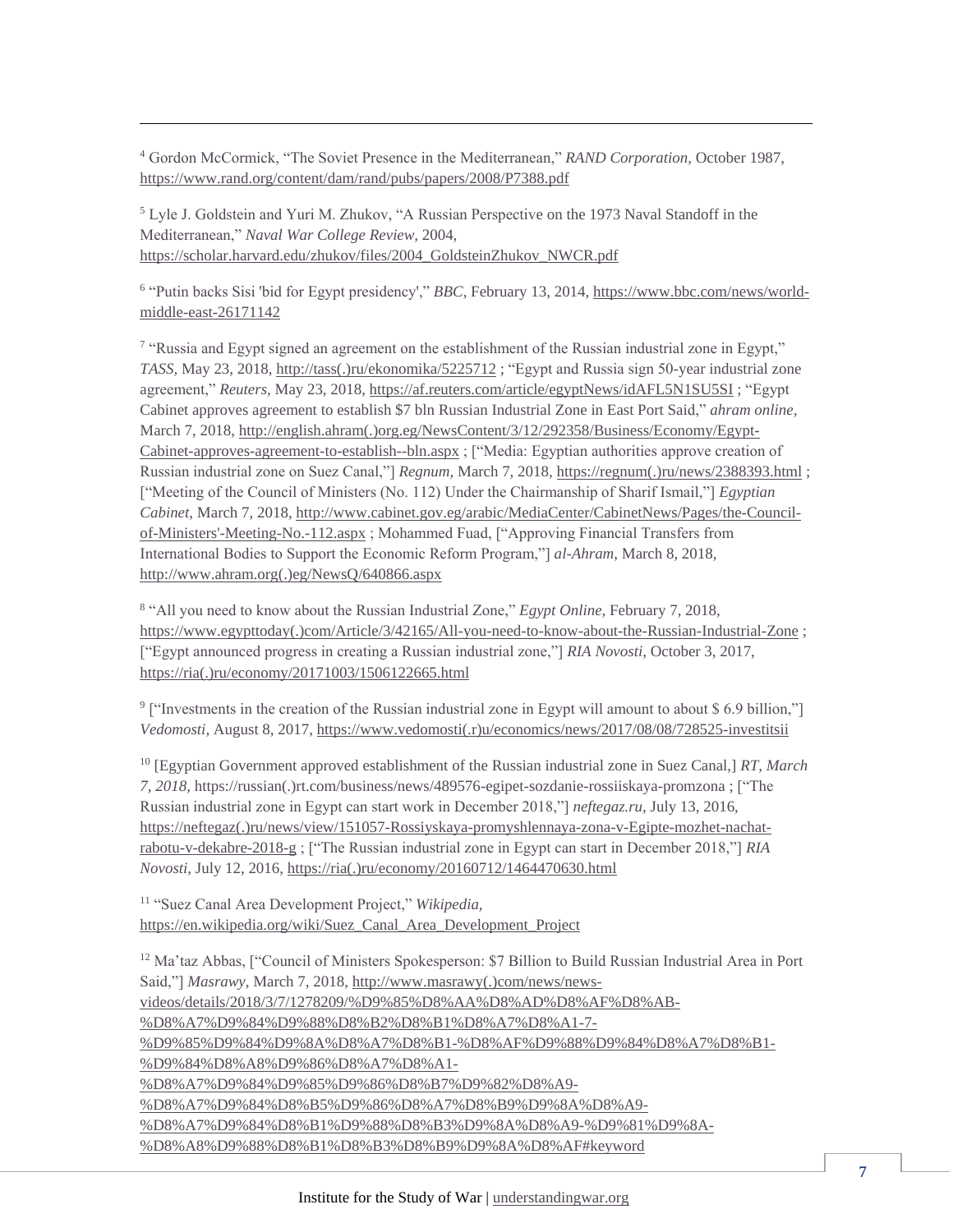<sup>13</sup> "Egypt Approves \$7bln Deal for Russian Industrial Zone Near Suez Canal," *Sputnik,* March 3, 2018, [https://sputniknews\(.\)com/business/201803081062341760-russian-industrial-zone-near-suez/](https://sputniknews.com/business/201803081062341760-russian-industrial-zone-near-suez/)

 $\overline{a}$ 

<sup>14</sup> Maria Tsvetkova, "Russia is reportedly working on a deal to use Egypt's military bases," *Business Insider,* November 30, 2017, [http://www.businessinsider.com/russia-deal-to-use-egypts-military-bases-](http://www.businessinsider.com/russia-deal-to-use-egypts-military-bases-2017-11)[2017-11](http://www.businessinsider.com/russia-deal-to-use-egypts-military-bases-2017-11)

<sup>15</sup> "Reuters: Russia Apparently Deploys Forces Near Libyan Border In Egypt," *RFE/RL,* March 14, 2017, <https://www.rferl.org/a/russia-special-forces-libya-egypt/28368266.html>

<sup>16</sup> Phil Stewart, Idrees Ali, Lin Noueihed, "Russia appears to deploy forces in Egypt, eyes on Libya role – sources," *Reuters,* March 13, 2017[, https://www.reuters.com/article/us-usa-russia-libya](https://www.reuters.com/article/us-usa-russia-libya-exclusive/exclusive-russia-appears-to-deploy-forces-in-egypt-eyes-on-libya-role-sources-idUSKBN16K2RY)[exclusive/exclusive-russia-appears-to-deploy-forces-in-egypt-eyes-on-libya-role-sources](https://www.reuters.com/article/us-usa-russia-libya-exclusive/exclusive-russia-appears-to-deploy-forces-in-egypt-eyes-on-libya-role-sources-idUSKBN16K2RY)[idUSKBN16K2RY](https://www.reuters.com/article/us-usa-russia-libya-exclusive/exclusive-russia-appears-to-deploy-forces-in-egypt-eyes-on-libya-role-sources-idUSKBN16K2RY)

<sup>17</sup> "Egypt 'ready to agree' new Russian air base on coast," *Middle East Eye,* October 11, 2016, <http://www.middleeasteye.net/news/egypt-ready-agree-new-russian-air-base-coast-reports-1845388280>; ["Egypt will provide Russia with a military base,"] *iz.ru,* October 10, 2016, [https://iz\(.\)ru/news/636932](https://iz.ru/news/636932) ; ["Aria of the Suez guest. Oil redistribution and the return of Russia to Egypt,"] *histrf.ru*, October 13, 2016, [https://histrf\(.\)ru/biblioteka/book/ariia-suetskogho-ghostia-nieftianoi-pieriediel-i-vozvrashchieniie-rossii-v](https://histrf.ru/biblioteka/book/ariia-suetskogho-ghostia-nieftianoi-pieriediel-i-vozvrashchieniie-rossii-v-ieghipiet)[ieghipiet](https://histrf.ru/biblioteka/book/ariia-suetskogho-ghostia-nieftianoi-pieriediel-i-vozvrashchieniie-rossii-v-ieghipiet)

<sup>18</sup> Genevieve Casagrande, "Russia moves to supplant U.S. role," *Institute for the Study of War,* March 22, 2017,<http://www.understandingwar.org/backgrounder/russia-moves-supplant-us-role>

<sup>19</sup> "Russia and Egypt hold joint naval exercise," *Reuters*, June 6, 2015, [https://uk.reuters.com/article/uk](https://uk.reuters.com/article/uk-russia-egypt-navy/russia-and-egypt-hold-joint-naval-exercise-idUKKBN0OM0QR20150606)[russia-egypt-navy/russia-and-egypt-hold-joint-naval-exercise-idUKKBN0OM0QR20150606](https://uk.reuters.com/article/uk-russia-egypt-navy/russia-and-egypt-hold-joint-naval-exercise-idUKKBN0OM0QR20150606) ; "First Ever Russian-Egyptian Naval Drills to Be Held in Mediterranean," *Sputnik,* June 6, 2015, [https://sputniknews\(.\)com/military/201506061023031027/](https://sputniknews.com/military/201506061023031027/)

<sup>20</sup> ["Airborne delegation to hold consultations with Egyptian colleagues on joint training in Egypt,"] *TASS,*  March 25, 2018[, http://tass\(.\)ru/armiya-i-opk/5063528](http://tass.ru/armiya-i-opk/5063528) ; ["Russian Airborne Forces Delegation to Discuss Joint Exercises with Egyptian Colleagues."] *RIA Novosti,* March 25, 2018, [https://ria\(.\)ru/defense\\_safety/20180325/1517213877.html](https://ria.ru/defense_safety/20180325/1517213877.html) ; ["The delegation of the Airborne Forces left for Egypt for consultations,"] *Red Star,* March 26, 2018[, http://www.redstar\(.\)ru/index.php/news](http://www.redstar.ru/index.php/news-menu/vesti/iz-vmf/baltijskij-flot/item/36638-delegatsiya-vdv-ubyla-v-egipet-dlya-konsultatsij)[menu/vesti/iz-vmf/baltijskij-flot/item/36638-delegatsiya-vdv-ubyla-v-egipet-dlya-konsultatsij](http://www.redstar.ru/index.php/news-menu/vesti/iz-vmf/baltijskij-flot/item/36638-delegatsiya-vdv-ubyla-v-egipet-dlya-konsultatsij)

<sup>21</sup> "Russia set to stage military exercises in Egypt within days," *Middle East Eye,* October 11, 2016, [http://www.middleeasteye.net/news/russia-hold-military-drills-egypt-october-reopen-soviet-bases-region-](http://www.middleeasteye.net/news/russia-hold-military-drills-egypt-october-reopen-soviet-bases-region-1083432065)[1083432065](http://www.middleeasteye.net/news/russia-hold-military-drills-egypt-october-reopen-soviet-bases-region-1083432065) ; "Egypt, Russia to hold joint military exercises in mid-October," *Reuters,* October 12, 2016, [https://www.reuters.com/article/us-egypt-russia-military/egypt-russia-to-hold-joint-military-exercises-in](https://www.reuters.com/article/us-egypt-russia-military/egypt-russia-to-hold-joint-military-exercises-in-mid-october-idUSKCN12C2E0)[mid-october-idUSKCN12C2E0](https://www.reuters.com/article/us-egypt-russia-military/egypt-russia-to-hold-joint-military-exercises-in-mid-october-idUSKCN12C2E0) ; "Russian and Egyptian paratroopers to hold first joint drills," *TASS,*  August 28, 2017, [http://tass\(.\)com/defense/962215](http://tass.com/defense/962215)

<sup>22</sup> "Russia, Egypt seal preliminary arms deal worth \$3.5 billion: agency," *Reuters,* September 17, 2014, [https://www.reuters.com/article/us-russia-egypt-arms/russia-egypt-seal-preliminary-arms-deal-worth-3-5](https://www.reuters.com/article/us-russia-egypt-arms/russia-egypt-seal-preliminary-arms-deal-worth-3-5-billion-agency-idUSKBN0HC19T20140917) [billion-agency-idUSKBN0HC19T20140917](https://www.reuters.com/article/us-russia-egypt-arms/russia-egypt-seal-preliminary-arms-deal-worth-3-5-billion-agency-idUSKBN0HC19T20140917) ; Oren Dorrell, "Russia offers Egypt no-strings-attached arms deal," *USA Today,* February 13, 2014*,* [https://www.usatoday.com/story/news/world/2014/02/13/russia](https://www.usatoday.com/story/news/world/2014/02/13/russia-egypt-arms-deal/5459563/)[egypt-arms-deal/5459563/](https://www.usatoday.com/story/news/world/2014/02/13/russia-egypt-arms-deal/5459563/) ; David Schenker and Eric Trager, "Egypt's Arms Deal with Russia: Potential Strategic Costs," The *Washington Institute for Near East Policy,* March 4, 2014,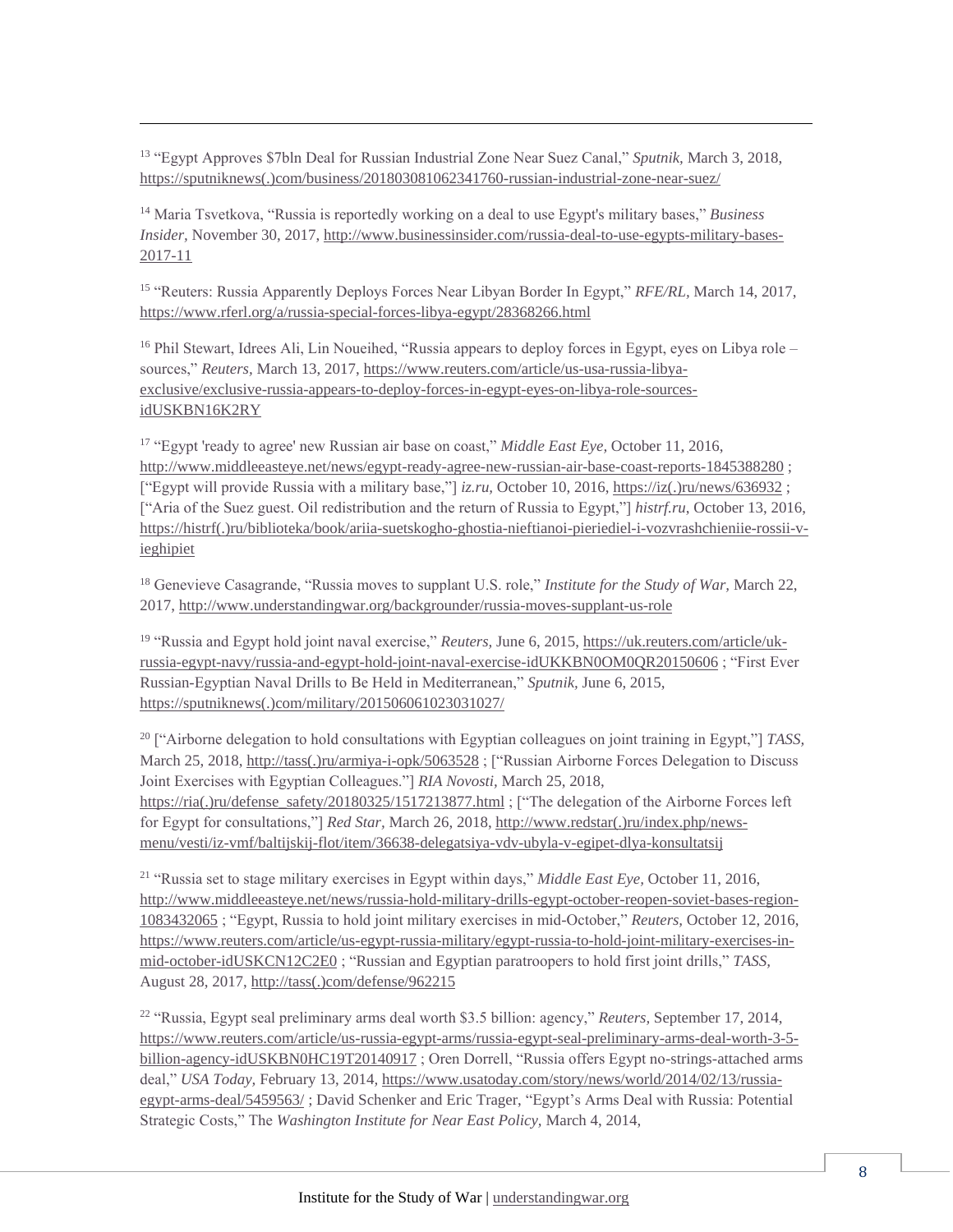[http://www.washingtoninstitute.org/policy-analysis/view/egypts-arms-deal-with-russia-potential-strategic](http://www.washingtoninstitute.org/policy-analysis/view/egypts-arms-deal-with-russia-potential-strategic-costs)[costs](http://www.washingtoninstitute.org/policy-analysis/view/egypts-arms-deal-with-russia-potential-strategic-costs)

 $\overline{a}$ 

23 "Russia to supply Antey-2500 missile system to Egypt by end of 2016 — source," *TASS,* March 6, 2015, [http://tass\(.\)com/russia/781433](http://tass.com/russia/781433); Dylan Malyasov, "First photo of Egypt S-300 air defense system," *Defence Blog,* June 18, 2015, [http://defence-blog.com/news/first-photo-of-egypt-s-300-air-defense](http://defence-blog.com/news/first-photo-of-egypt-s-300-air-defense-system.html)[system.html](http://defence-blog.com/news/first-photo-of-egypt-s-300-air-defense-system.html) ; Oscar Nkala, "Russia, Egypt negotiating missile sale," *defensenews.com, November 24, 2015,* <https://www.defensenews.com/home/2015/11/24/egypt-russia-negotiating-missile-sale/> ; [Russia plans to supply Antey-2500 to Egypt," *Vesti, November 8, 2015,*  https://www.vesti(.)ru/doc.html?id=2684312

<sup>24</sup> "According to sources, Russia would start deliveries of Antey-2500 missile systems to Egypt," *armyrecognition.com,* March 6, 2015,

[http://www.armyrecognition.com/march\\_2015\\_global\\_defense\\_security\\_news\\_uk/according\\_sources\\_russi](http://www.armyrecognition.com/march_2015_global_defense_security_news_uk/according_sources_russia_would_start_deliveries_of_antey-2500_missile_systems_to_egypt.html) a would start deliveries of antey-2500 missile systems to egypt.html ; "Egypt Receives First S-300VM Air Defense Missile System from Russia," *israeldefense.co*, August 6, 2017, <http://www.israeldefense.co.il/en/node/29920> ; "Egypt receives first Antey-2500 long-range air defense missile system from Russia," *Defense Blog*, June 6, 2017[, http://defence-blog.com/news/egypt-receives](http://defence-blog.com/news/egypt-receives-first-antey-2500-long-range-air-defense-missile-system-from-russia.html)[first-antey-2500-long-range-air-defense-missile-system-from-russia.html](http://defence-blog.com/news/egypt-receives-first-antey-2500-long-range-air-defense-missile-system-from-russia.html)

<sup>25</sup> "Egypt Receives First Batch Of MiG-29M2 Fighters From Russia," *Defense World,* April 27, 2017, [http://www.defenseworld.net/news/19141/Egypt\\_Receives\\_First\\_Batch\\_Of\\_MiG\\_29M2\\_Fighters\\_From\\_R](http://www.defenseworld.net/news/19141/Egypt_Receives_First_Batch_Of_MiG_29M2_Fighters_From_Russia#.Wt_rONPwaRt) [ussia#.Wt\\_rONPwaRt](http://www.defenseworld.net/news/19141/Egypt_Receives_First_Batch_Of_MiG_29M2_Fighters_From_Russia#.Wt_rONPwaRt) ; "Russian confirms Egypt as North African buyer of 50 MiG-29s," *Defence Web,*  April 8, 2016,

[http://www.defenceweb.co.za/index.php?option=com\\_content&view=article&id=43029:russian-confirms](http://www.defenceweb.co.za/index.php?option=com_content&view=article&id=43029:russian-confirms-egypt-as-north-african-buyer-of-50-mig-29s&catid=35:Aerospace&Itemid=107)[egypt-as-north-african-buyer-of-50-mig-29s&catid=35:Aerospace&Itemid=107](http://www.defenceweb.co.za/index.php?option=com_content&view=article&id=43029:russian-confirms-egypt-as-north-african-buyer-of-50-mig-29s&catid=35:Aerospace&Itemid=107)

<sup>26</sup> "Russia Hands Egypt Keys to Brand-New Corvette Warship." *Sputnik,* June 25, 2016, [https://sputniknews\(.\)com/world/201606251041953909-russia-egypt-corvette/](https://sputniknews.com/world/201606251041953909-russia-egypt-corvette/) ; "Egypt officially inducted Russian-built Project 1241 missile corvette," *navyrecognition.com,* August 8, 2016, [http://www.navyrecognition.com/index.php/news/defence-news/2016/august-2016-navy-naval-forces](http://www.navyrecognition.com/index.php/news/defence-news/2016/august-2016-navy-naval-forces-defense-industry-technology-maritime-security-global-news/4261-egypt-officially-inducted-russian-built-project-1241-missile-corvette.html)[defense-industry-technology-maritime-security-global-news/4261-egypt-officially-inducted-russian-built](http://www.navyrecognition.com/index.php/news/defence-news/2016/august-2016-navy-naval-forces-defense-industry-technology-maritime-security-global-news/4261-egypt-officially-inducted-russian-built-project-1241-missile-corvette.html)[project-1241-missile-corvette.html](http://www.navyrecognition.com/index.php/news/defence-news/2016/august-2016-navy-naval-forces-defense-industry-technology-maritime-security-global-news/4261-egypt-officially-inducted-russian-built-project-1241-missile-corvette.html) ; "Egypt receives Molniya missile corvette from Russia," *Defence Web,*  August 18, 2015,

[http://www.defenceweb.co.za/index.php?option=com\\_content&view=article&id=40334:egypt-receives](http://www.defenceweb.co.za/index.php?option=com_content&view=article&id=40334:egypt-receives-molniya-missile-corvette-from-russia&catid=51:Sea&Itemid=106)[molniya-missile-corvette-from-russia&catid=51:Sea&Itemid=106](http://www.defenceweb.co.za/index.php?option=com_content&view=article&id=40334:egypt-receives-molniya-missile-corvette-from-russia&catid=51:Sea&Itemid=106)

<sup>27</sup> "Russia completes training of first batch of Egyptian Ka-52 crew," *Defence Web,* August 22, 2017, [http://www.defenceweb.co.za/index.php?option=com\\_content&view=article&id=48988:russia-completes](http://www.defenceweb.co.za/index.php?option=com_content&view=article&id=48988:russia-completes-training-of-first-batch-of-egyptian-ka-52-crew&catid=124:military-helicopters&Itemid=282)[training-of-first-batch-of-egyptian-ka-52-crew&catid=124:military-helicopters&Itemid=282](http://www.defenceweb.co.za/index.php?option=com_content&view=article&id=48988:russia-completes-training-of-first-batch-of-egyptian-ka-52-crew&catid=124:military-helicopters&Itemid=282) ; "Egypt Receives First Ka-52K Helicopters," *aviationweek.com,* September 7, 2017,

<http://aviationweek.com/awindefense/egypt-receives-first-ka-52k-helicopters> ; "Black Shark attack helicopters to arrive in Egypt soon: Russian Deputy Prime Minister," *Egypt Independent,* June 4, 2017, [http://www.egyptindependent\(.\)com/attack-helicopters-egypt-russia/](http://www.egyptindependent.com/attack-helicopters-egypt-russia/); Egypt receives first delivery of Russian Ka-52 attack helicopters, *Egypt Independent*, July 19, 2017,

[http://www.egyptindependent\(.\)com/egypt-receives-first-delivery-russian-ka-52-helicopters/](http://www.egyptindependent.com/egypt-receives-first-delivery-russian-ka-52-helicopters/)

<sup>28</sup> "Trade Registers," *Stockholm International Peach Research Institute,*  [http://armstrade.sipri.org/armstrade/page/trade\\_register.php](http://armstrade.sipri.org/armstrade/page/trade_register.php)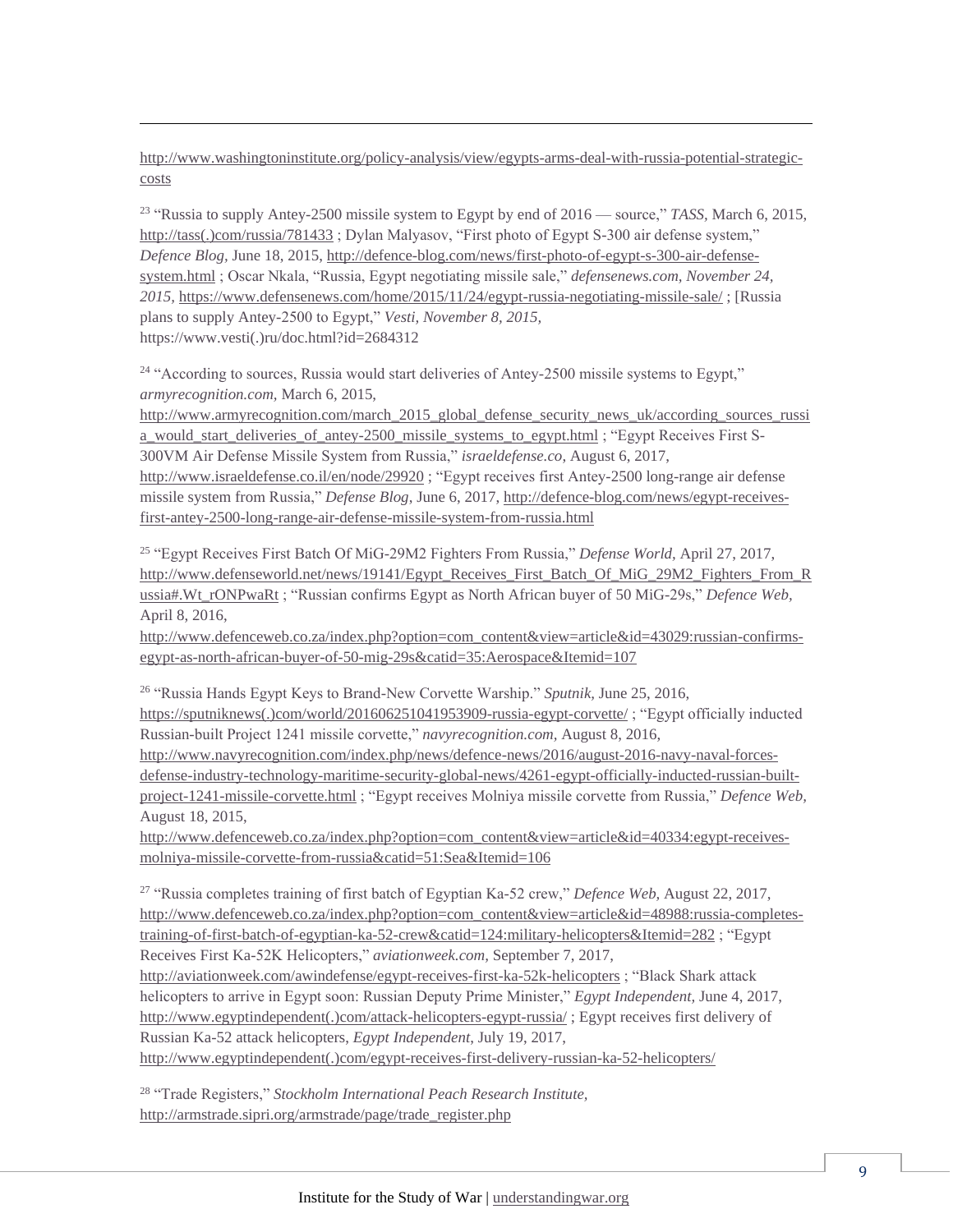$29$  Dylan Malyasov, "Mi-17V-5 helicopter equipped with President-S onboard defence system spotted in Egypt," *Defence Blog,* September 12, 2017[, http://defence-blog.com/news/mi-17v-5-helicopter-equipped](http://defence-blog.com/news/mi-17v-5-helicopter-equipped-with-president-s-onboard-defence-system-spotted-in-egypt.html)[with-president-s-onboard-defence-system-spotted-in-egypt.html](http://defence-blog.com/news/mi-17v-5-helicopter-equipped-with-president-s-onboard-defence-system-spotted-in-egypt.html) ; "Mi-17V 5 Equipped with President-S Defence System spotted in Egypt," *YouTube,* September 13, 2017,

<https://www.youtube.com/watch?v=xu32zMeV54g> ; Oscar Nikala, "Russian Manufacturer To Provide Egypt With Aerial Defense," *Defense News,* April 26, 2016,

[https://www.defensenews.com/industry/2016/04/26/russian-manufacturer-to-provide-egypt-with-aerial](https://www.defensenews.com/industry/2016/04/26/russian-manufacturer-to-provide-egypt-with-aerial-defense/)[defense/](https://www.defensenews.com/industry/2016/04/26/russian-manufacturer-to-provide-egypt-with-aerial-defense/)

<sup>30</sup> "Russia and Egypt strengthen and expand relations in military sphere," *Russian Defense Ministry,* May 14, 2018, [http://eng.mil\(.\)ru/en/news\\_page/country/more.htm?id=12175403@egNews](http://eng.mil.ru/en/news_page/country/more.htm?id=12175403@egNews)

<sup>31</sup> "Construction work at El Dabaa NPP in Egypt may start in 2020 — Rosatom," *TASS,* March 28, 2018, [http://tass\(.\)com/economy/996522](http://tass.com/economy/996522)

<sup>32</sup> "Nuclear Power in Egypt, *world-nuclear.org,* December 2017, [http://www.world](http://www.world-nuclear.org/information-library/country-profiles/countries-a-f/egypt.aspx)[nuclear.org/information-library/country-profiles/countries-a-f/egypt.aspx](http://www.world-nuclear.org/information-library/country-profiles/countries-a-f/egypt.aspx)

 $\overline{a}$ 

33 "Russia to lend Egypt \$25 billion to build nuclear power plant," *Reuters,* May 19, 2016, [https://www.reuters.com/article/us-egypt-russia-nuclear/russia-to-lend-egypt-25-billion-to-build](https://www.reuters.com/article/us-egypt-russia-nuclear/russia-to-lend-egypt-25-billion-to-build-nuclear-power-plant-idUSKCN0YA1G5)[nuclear-power-plant-idUSKCN0YA1G5](https://www.reuters.com/article/us-egypt-russia-nuclear/russia-to-lend-egypt-25-billion-to-build-nuclear-power-plant-idUSKCN0YA1G5) ; "Egypt, Russia 'complete Daba'a plant talks'," *WNN,* August 7, 2017,<http://www.world-nuclear-news.org/NN-Egypt-Russia-complete-Dabaa-plant-talks-07081701.html>

<sup>34</sup> "Students from Egyptian-Russian University pursue nuclear engineering at TPU," *tpu.ru,* November 17, 2017, [https://tpu\(.\)ru/en/about/tpu\\_today/news/view?id=3631](https://tpu.ru/en/about/tpu_today/news/view?id=3631) ; "Rosatom to build \$30bn El Dabaa nuclear power station in Egypt," *power-technology.com*, December 13, 2017, [https://www.power](https://www.power-technology.com/news/rosatom-build-30bn-el-dabaa-nuclear-power-station-egypt/)[technology.com/news/rosatom-build-30bn-el-dabaa-nuclear-power-station-egypt/](https://www.power-technology.com/news/rosatom-build-30bn-el-dabaa-nuclear-power-station-egypt/)

<sup>35</sup> "Hungary and Russia sign agreement on Paks nuclear power plant," *Daily News Hungary,* January 14, 2014, [https://dailynewshungary\(.\)com/hungary-and-russia-sign-agreement-on-paks-nuclear-power-plant/](https://dailynewshungary.com/hungary-and-russia-sign-agreement-on-paks-nuclear-power-plant/) ; "Turkey grants Rosatom construction license for first unit of Akkuyu nuclear plant," *Reuters,* April 2, 2018, [https://www.reuters.com/article/us-turkey-russia-nuclearpower/turkey-grants-rosatom-construction](https://www.reuters.com/article/us-turkey-russia-nuclearpower/turkey-grants-rosatom-construction-license-for-first-unit-of-akkuyu-nuclear-plant-idUSKCN1H91OY)[license-for-first-unit-of-akkuyu-nuclear-plant-idUSKCN1H91OY](https://www.reuters.com/article/us-turkey-russia-nuclearpower/turkey-grants-rosatom-construction-license-for-first-unit-of-akkuyu-nuclear-plant-idUSKCN1H91OY)

<sup>36</sup> "Russia's Rosneft buys stake from Italy's Eni in Zohr gas field," *Reuters,* October 9, 2017, https://af.reuters.com/article/commoditiesNews/idAFR4N1MG035 ; "Russian Oil Company Rosneft Buys 30 Percent Stake in Egypt's Zohr Gas Field," *Albawaba,* October 11, 2017, [https://www.albawaba\(.\)com/business/russian-oil-company-rosneft-buys-30-percent-stake-egypts-zohr-gas](https://www.albawaba.com/business/russian-oil-company-rosneft-buys-30-percent-stake-egypts-zohr-gas-field-1032494)[field-1032494](https://www.albawaba.com/business/russian-oil-company-rosneft-buys-30-percent-stake-egypts-zohr-gas-field-1032494)

<sup>37</sup> "Rosneft starts production at Zohr gas field in Egypt," *Reuters,* December 20, 2017, [https://www.reuters.com/article/us-russia-egypt-zohr/rosneft-starts-production-at-zohr-gas-field-in-egypt](https://www.reuters.com/article/us-russia-egypt-zohr/rosneft-starts-production-at-zohr-gas-field-in-egypt-idUSKBN1EE200)[idUSKBN1EE200](https://www.reuters.com/article/us-russia-egypt-zohr/rosneft-starts-production-at-zohr-gas-field-in-egypt-idUSKBN1EE200) ; "Russia's Rosneft says to invest over \$2 bln in Egypt's Zohr in 2018-2021," *Reuters,*  November 14, 2017[, https://uk.reuters.com/article/russia-egypt-rosneft/russias-rosneft-says-to-invest-over-](https://uk.reuters.com/article/russia-egypt-rosneft/russias-rosneft-says-to-invest-over-2-bln-in-egypts-zohr-in-2018-2021-idUKR4N1NF015)[2-bln-in-egypts-zohr-in-2018-2021-idUKR4N1NF015](https://uk.reuters.com/article/russia-egypt-rosneft/russias-rosneft-says-to-invest-over-2-bln-in-egypts-zohr-in-2018-2021-idUKR4N1NF015)

<sup>38</sup> Stanley Reed, "BP Signs \$12 Billion Deal to Develop Natural Gas in Egypt," *The New York Times,*  March 6, 2015*,* [https://www.nytimes.com/2015/03/07/business/international/bp-signs-12-billion-deal-to](https://www.nytimes.com/2015/03/07/business/international/bp-signs-12-billion-deal-to-develop-natural-gas-in-egypt.html)[develop-natural-gas-in-egypt.html](https://www.nytimes.com/2015/03/07/business/international/bp-signs-12-billion-deal-to-develop-natural-gas-in-egypt.html) ; "A Russian Role in Egypt's \$12 Billion BP Deal," *Atlantic Council,*  March 18, 2015[, http://www.atlanticcouncil.org/blogs/menasource/a-russian-role-in-egypt-s-12-billion-bp](http://www.atlanticcouncil.org/blogs/menasource/a-russian-role-in-egypt-s-12-billion-bp-deal)[deal](http://www.atlanticcouncil.org/blogs/menasource/a-russian-role-in-egypt-s-12-billion-bp-deal)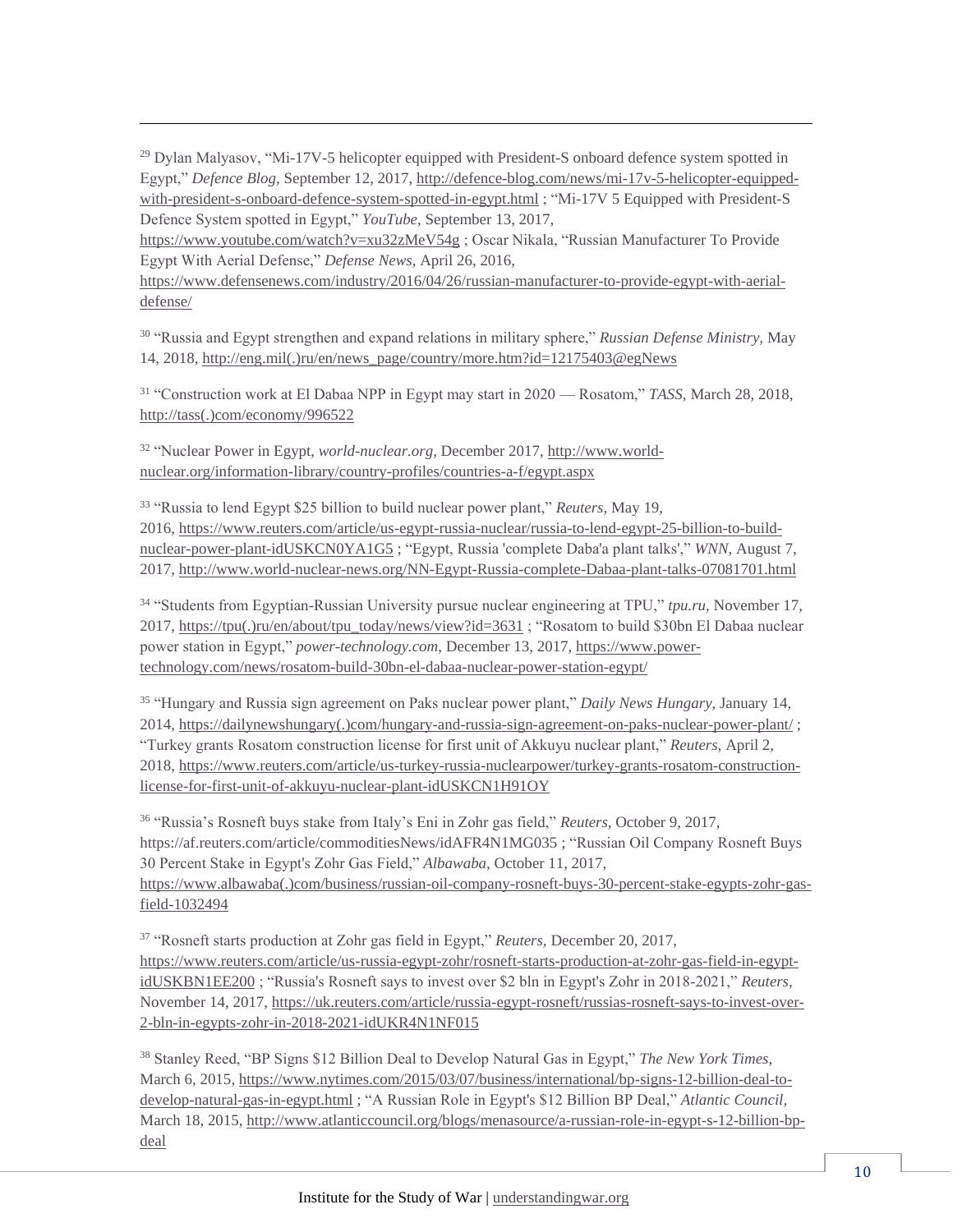<sup>39</sup> "Saudi anger as Egypt votes with Russia in UN vote," *Middle East Eye,* October 12, 2016, <http://www.middleeasteye.net/news/saudi-anger-egypt-votes-russia-un-vote-1258726322> ; "Saudi Arabia to restart Egypt oil shipments," *Financial Times,* March 16, 2017, [https://www.ft.com/content/9896514e-](https://www.ft.com/content/9896514e-0a57-11e7-97d1-5e720a26771b)[0a57-11e7-97d1-5e720a26771b](https://www.ft.com/content/9896514e-0a57-11e7-97d1-5e720a26771b) ; Wesam Hassanein, "Warning Update: Economic and Political Instability in Egypt," *ISW,* November 10, 2016,<http://iswresearch.blogspot.com/2016/11/EGY.html>

 $\overline{a}$ 

<sup>40</sup> "Russia announces 'de-escalation zone' north of Syria's city of Homs," *Reuters,* August 3, 2017, [https://www.reuters.com/article/us-mideast-crisis-syria-russia/russia-announces-de-escalation-zone-north](https://www.reuters.com/article/us-mideast-crisis-syria-russia/russia-announces-de-escalation-zone-north-of-syrias-city-of-homs-idUSKBN1AJ0S6)[of-syrias-city-of-homs-idUSKBN1AJ0S6](https://www.reuters.com/article/us-mideast-crisis-syria-russia/russia-announces-de-escalation-zone-north-of-syrias-city-of-homs-idUSKBN1AJ0S6) ; "Egypt, Russia help create "de-escalation zone" in Syria's Homs," *Xinhua,* August 3, 2017[, http://www.xinhuanet\(.\)com/english/2017-08/03/c\\_136497063.htm](http://www.xinhuanet.com/english/2017-08/03/c_136497063.htm) ; "Egypt, Russia reach 'de-escalation' deal in northern Homs," *Egypt Today,* August 3, 2017, [https://www.egypttoday\(.\)com/Article/1/15282/Egypt-Russia-reach-de-escalation-deal-in-northern-Homs](https://www.egypttoday.com/Article/1/15282/Egypt-Russia-reach-de-escalation-deal-in-northern-Homs)

<sup>41</sup> ["Egypt joins Russia in Syria,"] *tsargrad.tv*, November 21, 2016, [https://tsargrad.\(\)tv/articles/egipet](https://tsargrad.tv/articles/egipet-prisoedinjaetsja-k-rossii-v-sirii_33205)[prisoedinjaetsja-k-rossii-v-sirii\\_33205](https://tsargrad.tv/articles/egipet-prisoedinjaetsja-k-rossii-v-sirii_33205) ; ["Syrian soldiers arrived from Egypt, - source,"] *rusvesna.ru,* November 2, 2016[, http://rusvesna\(.\)su/news/1478101188](http://rusvesna.su/news/1478101188)

<sup>42</sup> "Egypt's Sisi expresses support for Syria's military," *Al-Jazeera,* November 23, 2016, [https://www.aljazeera.com/news/2016/11/egypt-sisi-expresses-support-syria-military-](https://www.aljazeera.com/news/2016/11/egypt-sisi-expresses-support-syria-military-161123150315176.html)[161123150315176.html](https://www.aljazeera.com/news/2016/11/egypt-sisi-expresses-support-syria-military-161123150315176.html)

<sup>43</sup> Emily Estelle, "Ignoring History: America's Losing Strategy in Libya," *The Critical Threats Project at AEI,* February 2018, 2017, [https://www.criticalthreats.org/analysis/ignoring-history-americas-losing](https://www.criticalthreats.org/analysis/ignoring-history-americas-losing-strategy-in-libya)[strategy-in-libya](https://www.criticalthreats.org/analysis/ignoring-history-americas-losing-strategy-in-libya)

<sup>44</sup> "Eastern Libya forces fly wounded to Russia in growing cooperation," *Reuters,* February 1, 2017, [https://www.reuters.com/article/us-libya-security-russia/eastern-libya-forces-fly-wounded-to-russia-in](https://www.reuters.com/article/us-libya-security-russia/eastern-libya-forces-fly-wounded-to-russia-in-growing-cooperation-idUSKBN15G4VW)[growing-cooperation-idUSKBN15G4VW](https://www.reuters.com/article/us-libya-security-russia/eastern-libya-forces-fly-wounded-to-russia-in-growing-cooperation-idUSKBN15G4VW)

<sup>45</sup> "Russia, China, others boycott U.S. meeting at U.N. on Venezuela," *Reuters,* November 14, 2017, [https://www.reuters.com/article/us-venezuela-politics-un/russia-china-others-boycott-u-s-meeting-at-u-n](https://www.reuters.com/article/us-venezuela-politics-un/russia-china-others-boycott-u-s-meeting-at-u-n-on-venezuela-idUSKBN1DE056)[on-venezuela-idUSKBN1DE056](https://www.reuters.com/article/us-venezuela-politics-un/russia-china-others-boycott-u-s-meeting-at-u-n-on-venezuela-idUSKBN1DE056)

<sup>46</sup> "Putin Thanks Egypt for Cooperating With Russia in Settling Mideast Conflicts," *Sputnik,* September 4, 2017, [https://sputniknews\(.\)com/politics/201709041057063324-putin-middle-east-egypt-sisi/](https://sputniknews.com/politics/201709041057063324-putin-middle-east-egypt-sisi/) ; Darya Korsunskaya and Yara Bayoumy, "Russia's Putin, Egypt's Sisi say committed to fighting terrorism," *Reuters,* February 10, 2015, [https://www.reuters.com/article/us-russia-egypt-syria/russias-putin-egypts-sisi](https://www.reuters.com/article/us-russia-egypt-syria/russias-putin-egypts-sisi-say-committed-to-fighting-terrorism-idUSKBN0LE1O020150210)[say-committed-to-fighting-terrorism-idUSKBN0LE1O020150210](https://www.reuters.com/article/us-russia-egypt-syria/russias-putin-egypts-sisi-say-committed-to-fighting-terrorism-idUSKBN0LE1O020150210) ; "Egyptian MP Praises Effectiveness of Drills With Russia Amid War on Terror," *Sputnik,* August 29, 2017, [https://sputniknews\(.\)com/military/201708291056894647-egypt-russia-drills-praised/](https://sputniknews.com/military/201708291056894647-egypt-russia-drills-praised/)

<sup>55</sup> "EgyptAir to resume Cairo-Moscow flights," *Business Standard,* March 17, 2018, [http://www.business](http://www.business-standard.com/article/news-ians/egyptair-to-resume-cairo-moscow-flights-118031700109_1.html)[standard.com/article/news-ians/egyptair-to-resume-cairo-moscow-flights-118031700109\\_1.html](http://www.business-standard.com/article/news-ians/egyptair-to-resume-cairo-moscow-flights-118031700109_1.html) ; "Security officers of Sheremetyevo will work in Cairo airport," *RIA Novosti,* March 6, 2018, [https://ria\(.\)ru/tourism/20180306/1515886251.html](https://ria.ru/tourism/20180306/1515886251.html) ; "EgyptAir to resume Cairo-Moscow flights on April 12," *Xinhua,* March 1717, 2018, [http://www.xinhuanet\(.\)com/english/2018-03/17/c\\_137044218.htm](http://www.xinhuanet.com/english/2018-03/17/c_137044218.htm)

<sup>56</sup> "Russia may discuss the resumption of charter flights to the resorts of Egypt only after results of interaction in the Cairo airport," *ruaviation.com,* April 6, 2018, <https://www.ruaviation.com/news/2018/4/6/11172/?h> ; "Russia vows to discuss resuming flights to Egyptian resorts once interaction deal sealed," *TASS,* April 6, 2018, [http://tass\(.\)com/economy/998177](http://tass.com/economy/998177)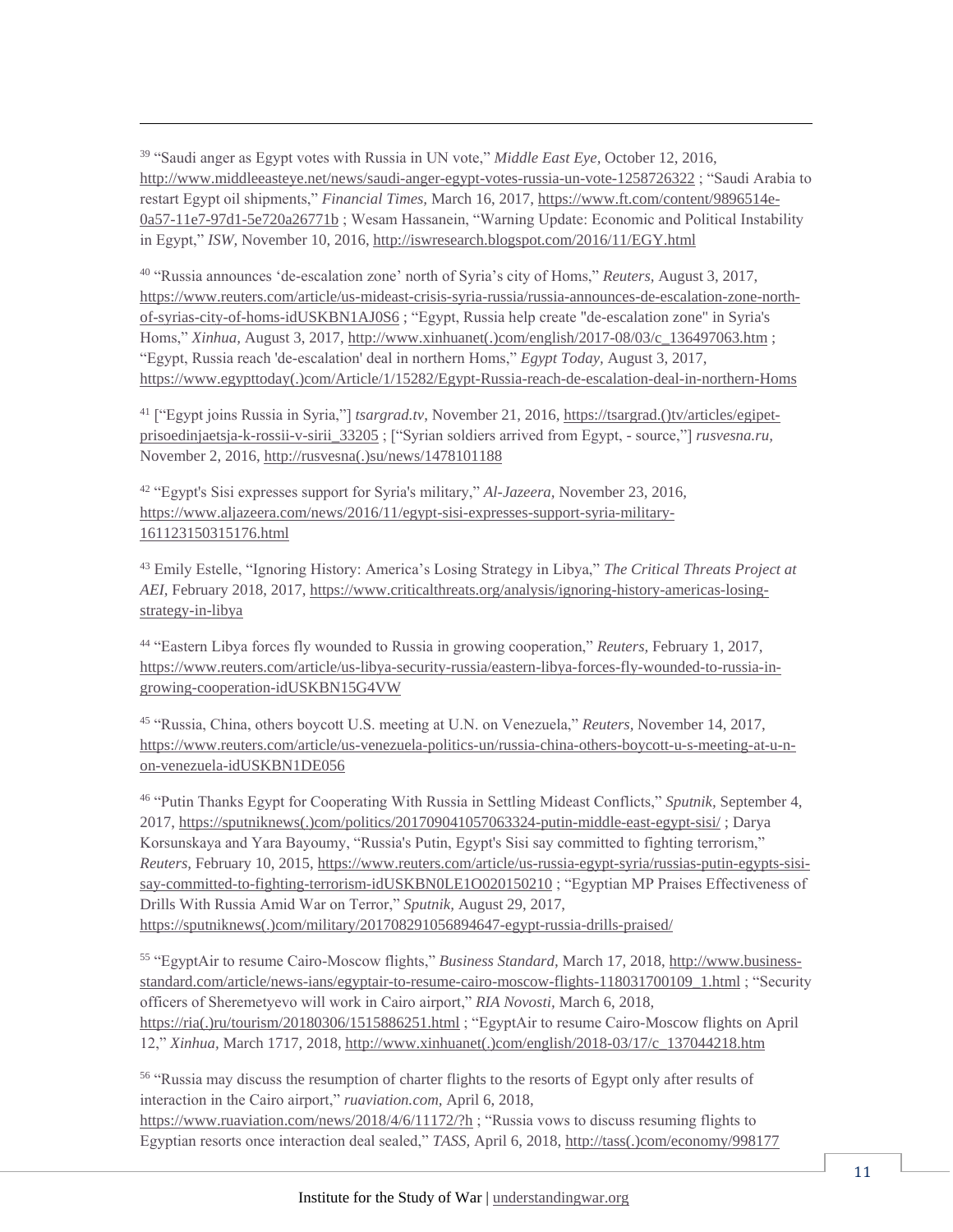<sup>57</sup> ["The plane from Moscow landed in Cairo,"] *Vesti.ru,* April 12, 2018, [https://www.vesti\(.\)ru/doc.html?id=3006082](https://www.vesti.ru/doc.html?id=3006082) ; "Russian delegation inspects Cairo airport security measures ahead of arrival of first Russian flight since 2015," *Ahram Online,* April 10, 2018, [http://english\(.ahram.org.eg/NewsContent/1/64/297374/Egypt/Politics-/Russian-delegation-inspects-Cairo](http://english.ahram.org.eg/NewsContent/1/64/297374/Egypt/Politics-/Russian-delegation-inspects-Cairo-airport-security.aspx)[airport-security.aspx](http://english.ahram.org.eg/NewsContent/1/64/297374/Egypt/Politics-/Russian-delegation-inspects-Cairo-airport-security.aspx)

 $\overline{a}$ 

<sup>58</sup> "China to invest \$11.2 billion in projects for Egypt's New Administrative Capital," *Egypt Independent,*  September 4, 2017, [http://www.egyptindependent\(.\)com/china-invest-11-2-billion-projects-egypts-new](http://www.egyptindependent.com/china-invest-11-2-billion-projects-egypts-new-administrative-capital/)[administrative-capital/](http://www.egyptindependent.com/china-invest-11-2-billion-projects-egypts-new-administrative-capital/) ; "Chinese investments in Egypt reach \$6 billion," *Egypt Independent,* December 11, 2017, [https://www.egypttoday\(.\)com/Article/3/36470/Chinese-investments-in-Egypt-reach-6-billion](https://www.egypttoday.com/Article/3/36470/Chinese-investments-in-Egypt-reach-6-billion)

<sup>59</sup> "Egypt becomes biggest market for Russian goods," *RT,* February 21, 2018, [https://www.rt\(.\)com/business/419417-egypt-russias-biggest-importer/](https://www.rt.com/business/419417-egypt-russias-biggest-importer/) ; Anatoly Medetsy, "From Russia, With Love: Wheat for Half the World," *Bloomberg,* February 25, 2018, [https://www.bloomberg.com/news/articles/2018-02-26/with-bread-loaves-and-fish-russia-is-a-food-export](https://www.bloomberg.com/news/articles/2018-02-26/with-bread-loaves-and-fish-russia-is-a-food-export-powerhouse)[powerhouse](https://www.bloomberg.com/news/articles/2018-02-26/with-bread-loaves-and-fish-russia-is-a-food-export-powerhouse)

<sup>60</sup> Ehab Farouk, "Egypt plans deep cuts in energy subsidies, increases for food," *Reuters,* April 10, 2018, [https://www.reuters.com/article/egypt-economy-subsidies/update-1-egypt-plans-deep-cuts-in-energy](https://www.reuters.com/article/egypt-economy-subsidies/update-1-egypt-plans-deep-cuts-in-energy-subsidies-increases-for-food-idUSL8N1RN26S)[subsidies-increases-for-food-idUSL8N1RN26S](https://www.reuters.com/article/egypt-economy-subsidies/update-1-egypt-plans-deep-cuts-in-energy-subsidies-increases-for-food-idUSL8N1RN26S)

<sup>61</sup> "Intelligence Forecast: The Syrian Theater," *Institute for the Study of War,* September 2017, [http://www.understandingwar.org/sites/default/files/ISW%20CTP%20-](http://www.understandingwar.org/sites/default/files/ISW%20CTP%20-%20The%20Syrian%20Theater%20-%20September%202017.pdf) [%20The%20Syrian%20Theater%20-%20September%202017.pdf](http://www.understandingwar.org/sites/default/files/ISW%20CTP%20-%20The%20Syrian%20Theater%20-%20September%202017.pdf)

<sup>62</sup> "Putin invites CIS states to become Eurasian Economic Union observers," *TASS,* January 18, 2018, [http://tass\(.\)com/economy/985632](http://tass.com/economy/985632) ; "Free Trade Zone to be established between Egypt and Russia," *Egypt Today,* August 21, 2017, [https://www.egypttoday\(.\)com/Article/3/18676/Free-Trade-Zone-to-be](https://www.egypttoday.com/Article/3/18676/Free-Trade-Zone-to-be-established-between-Egypt-and-Russia)[established-between-Egypt-and-Russia](https://www.egypttoday.com/Article/3/18676/Free-Trade-Zone-to-be-established-between-Egypt-and-Russia) ; "Trade exchange between Egypt, Eurasian Economic Union states hits \$6.9 billion in 2017," *Egypt Today,* May 23, 2018,

[https://www.egypttoday\(.com/Article/3/50718/Trade-exchange-bet-Egypt-Eurasian-Economic-Union-hits-](https://www.egypttoday.com/Article/3/50718/Trade-exchange-bet-Egypt-Eurasian-Economic-Union-hits-6-9B)[6-9B](https://www.egypttoday.com/Article/3/50718/Trade-exchange-bet-Egypt-Eurasian-Economic-Union-hits-6-9B)

<sup>63</sup> "Egypt interested in signing free trade agreement with Eurasian Economic Union," *TASS,* August 28, 2017, [http://tass\(.\)com/economy/962295](http://tass.com/economy/962295)

<sup>64</sup> Rilka Dragneva and Kataryna Wolczuk, "The Eurasian Economic Union: Deals, Rules and the Exercise of Power," *Chatham House,* May 2017,

[http://www.chathamhouse.org/sites/default/files/publications/research/2017-05-02-eurasian-economic](http://www.chathamhouse.org/sites/default/files/publications/research/2017-05-02-eurasian-economic-union-dragneva-wolczuk.pdf)[union-dragneva-wolczuk.pdf](http://www.chathamhouse.org/sites/default/files/publications/research/2017-05-02-eurasian-economic-union-dragneva-wolczuk.pdf)

<sup>65</sup> "He Who Laughs Last, Laughs Best: Russia Ended Up Getting Mistral Tech for Free," *Sputnik,* May 13, 2017, [https://sputniknews\(.\)com/military/201705131053576173-russia-egypt-win-out-on-mistral/](https://sputniknews.com/military/201705131053576173-russia-egypt-win-out-on-mistral/) ; "Russian delegation to arrive in Egypt to discuss delivery of equipment for Mistral-class LHDs," *navyrecognition.com,* April 20, 2017[, http://www.navyrecognition.com/index.php/news/defence](http://www.navyrecognition.com/index.php/news/defence-news/2017/april-2017-navy-naval-forces-defense-industry-technology-maritime-security-global-news/5123-russian-delegation-to-arrive-in-egypt-to-discuss-delivery-of-equipment-for-mistral-class-lhds.html)[news/2017/april-2017-navy-naval-forces-defense-industry-technology-maritime-security-global](http://www.navyrecognition.com/index.php/news/defence-news/2017/april-2017-navy-naval-forces-defense-industry-technology-maritime-security-global-news/5123-russian-delegation-to-arrive-in-egypt-to-discuss-delivery-of-equipment-for-mistral-class-lhds.html)[news/5123-russian-delegation-to-arrive-in-egypt-to-discuss-delivery-of-equipment-for-mistral-class](http://www.navyrecognition.com/index.php/news/defence-news/2017/april-2017-navy-naval-forces-defense-industry-technology-maritime-security-global-news/5123-russian-delegation-to-arrive-in-egypt-to-discuss-delivery-of-equipment-for-mistral-class-lhds.html)[lhds.html](http://www.navyrecognition.com/index.php/news/defence-news/2017/april-2017-navy-naval-forces-defense-industry-technology-maritime-security-global-news/5123-russian-delegation-to-arrive-in-egypt-to-discuss-delivery-of-equipment-for-mistral-class-lhds.html)

<sup>75</sup> "U.S. will consider resuming halted military aid to Egypt: Trump," *Reuters*, September 20, 2017, [https://www.reuters.com/article/us-usa-egypt-aid/u-s-will-consider-resuming-halted-military-aid-to-egypt-](https://www.reuters.com/article/us-usa-egypt-aid/u-s-will-consider-resuming-halted-military-aid-to-egypt-trump-idUSKCN1BV2ZP)